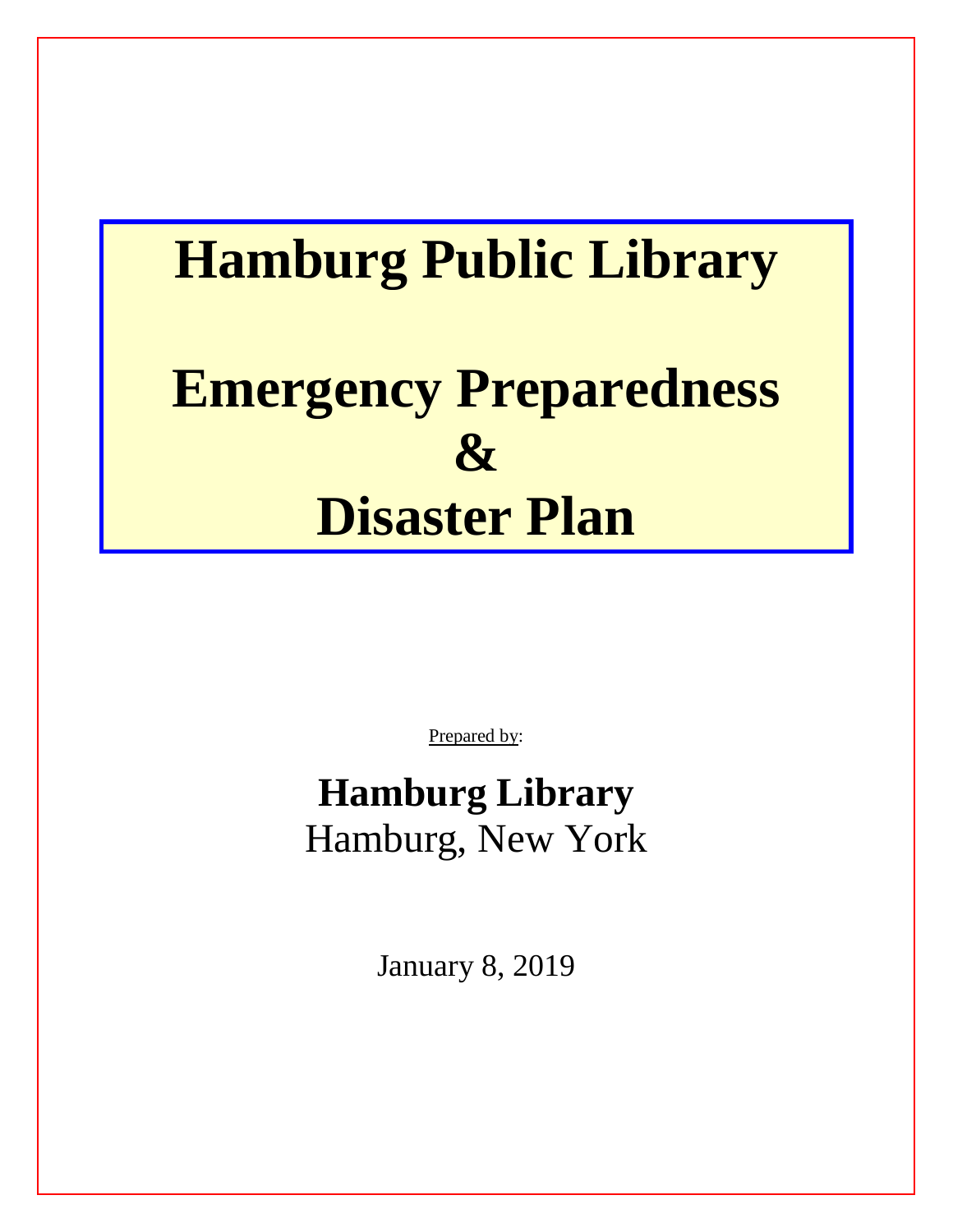# **Contents**

<span id="page-1-0"></span>

| 25 |
|----|
| 25 |
|    |
|    |
|    |
|    |
|    |
|    |
|    |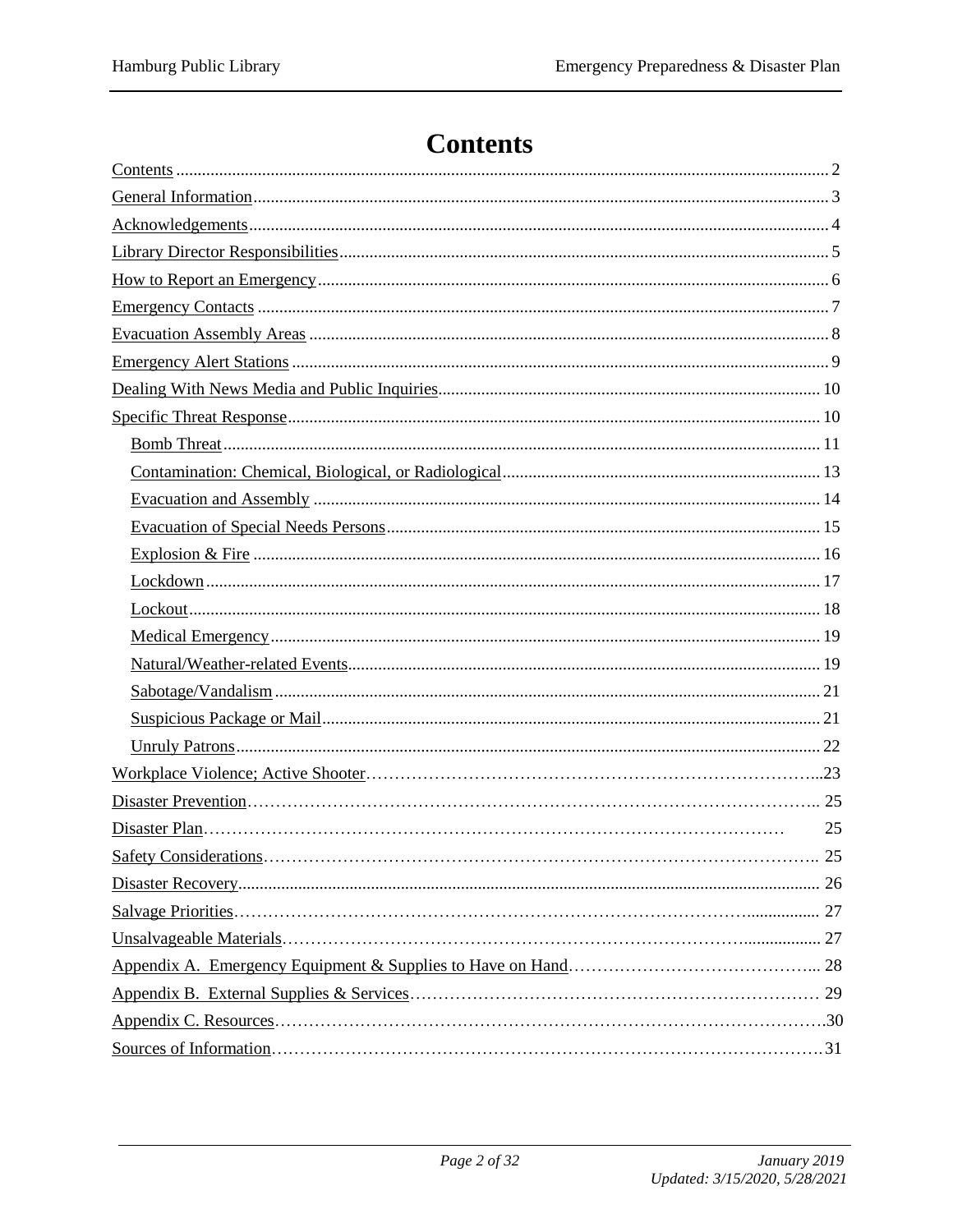# **Part I: Emergency Preparedness**

# **General Information**

#### <span id="page-2-0"></span>**Purpose**

The purpose of this Manual is for the protection and safety of every employee in case of an emergency situation. This booklet is an effort to protect you as a valued employee, our library patrons, and Library property. The intent of these procedures is to ensure that emergency, security, or medical-related incidents events within the Library are dealt with in a safe and effective manner and that they are reported to the appropriate personnel within the Library and to the proper authorities.

In all cases, human safety is more important than that of objects or property. Note that each situation is different, always use common sense when following these procedures.

#### **Scope**

These procedures apply to all employees of both the Hamburg and Lake Shore libraries. All personnel are expected to carry out these procedures as instructed.

#### **Terminology**

Throughout this policy, the word "Library Director" refers to the Director of the Library or his/her designee

| <b>Date</b>                              | <b>Revision Information</b>                                   |
|------------------------------------------|---------------------------------------------------------------|
| March 2013                               | Initial template provided by the Massachusetts Library System |
| January 2019,<br>March 2020, May<br>2021 | Customized the Manual for Hamburg Public Library              |

#### **Approval**

I approve this version of the Hamburg Public Library Employee Emergency Procedures.

Brian R. Hoth, Director Date

**\_\_\_\_\_\_\_\_\_\_\_\_\_\_\_\_\_\_\_\_\_\_\_\_\_\_\_\_\_\_** \_\_\_\_\_\_\_\_\_\_\_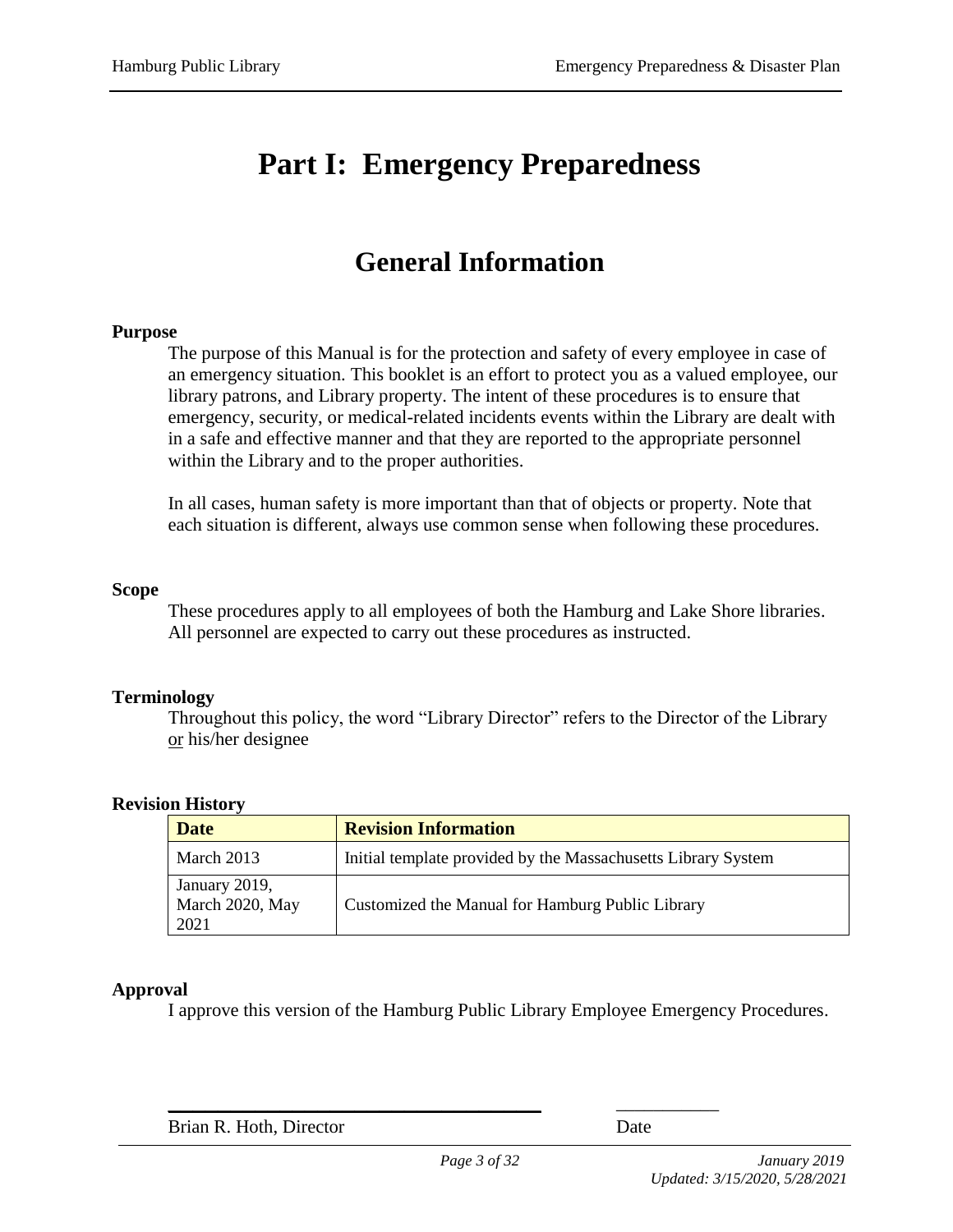# **Acknowledgements**

<span id="page-3-0"></span>The template for this document was developed and funded by the Massachusetts Board of Library Commissioners (MBLC) and the Massachusetts Library Systems (MLS).

The Massachusetts Library System, a state-supported collaborative, fosters cooperation, communication, innovation, and sharing among member libraries of all types. The MLS promotes equitable access to excellent library services and resources for all who live, work, or study in Massachusetts.

Massachusetts Library System 225 Cedar Hill Street, Suite 229 Marlborough, MA 01752 866-627-7228 / toll free in MA 508-357-2121 / voice 508-357-2122 / fax MLS Web Site:<http://www.masslibsystem.org/>

Technical expertise and consulting were provided by Dr. Steven Goldman. Steve Goldman Associates Chelmsford MA 01824 Steve@www.SteveGoldmanAssociates.com [www.SteveGoldmanAssociates.com](http://www.stevegoldmanassociates.com/)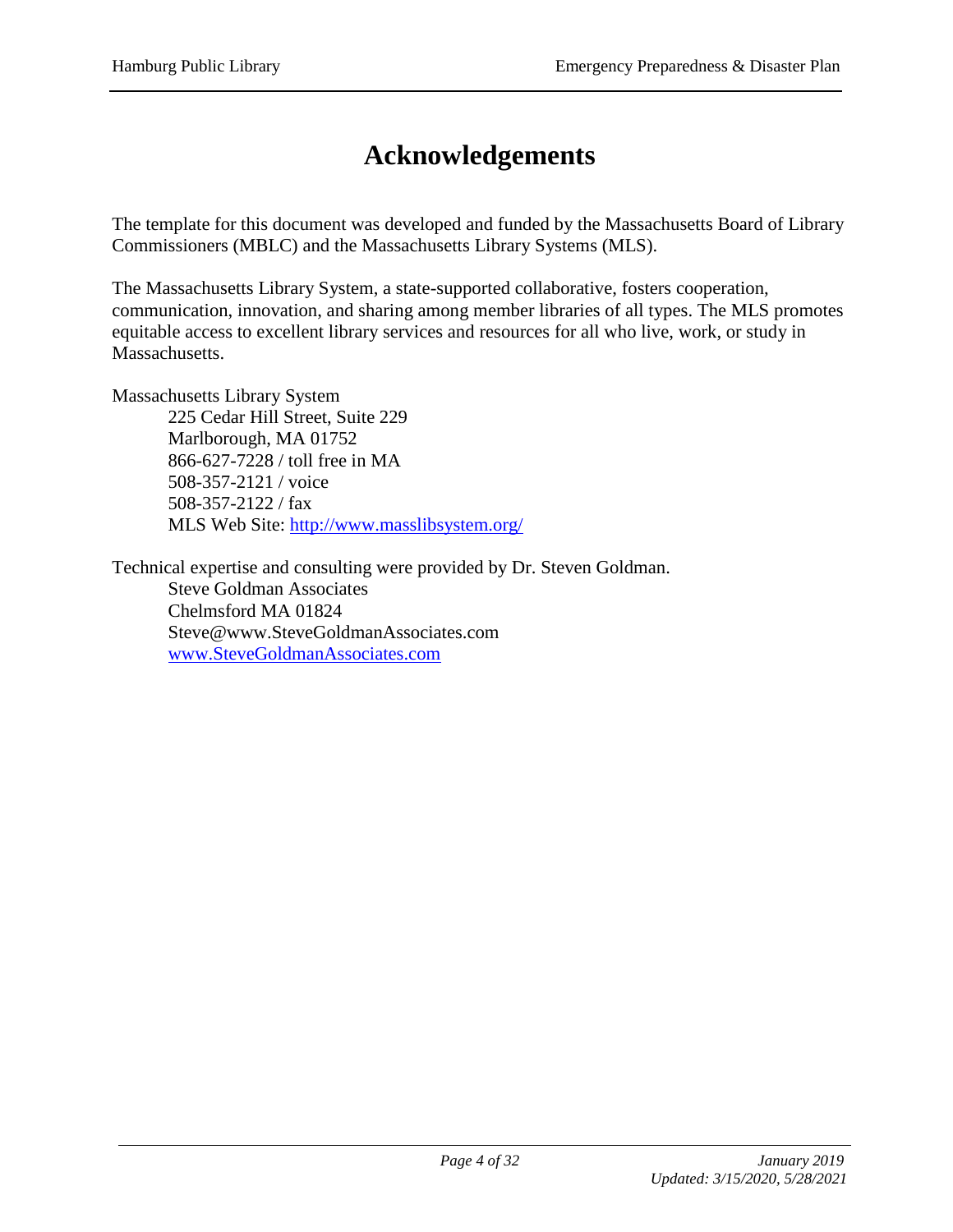# **Library Director Responsibilities**

#### <span id="page-4-0"></span>**Conduct the document review**

These procedures are to be reviewed on an as-needed basis and at a minimum annually.

#### **Provide employee training**

All employees are to be trained on this Manual once per year. New employees are to be trained on this Manual within one week of commencing employment.

#### **Designate a chain of command**

The person in charge at the time an emergency situation occurs will remain in charge until someone higher up in the chain of command arrives and relieves him/her or until local authorities arrive and take command of the situation.

The Hamburg Public Library personnel chain of command: Director, Director's designate, senior staff on duty.

#### **Verify that all employees:**

- Employees are not expected to place themselves in imminent danger or risk their lives to carry out these procedures
- Know where the fire alarm boxes and fire extinguishers are located and how to use them
- Know what to do when a fire alarm is heard
- Know the layout of the building itself in order to be able to evacuate to safety
- Know where to assemble in case of building evacuation or if the building is rendered unavailable
- Be familiar with all the employees in their area. An updated list should be kept and accessible in the Director's office (bulletin board) and staff work area
- Let their supervisor know of any special needs or assistance that they may require during an emergency
- Understand any special needs of those in their area. Is there someone who is physically impaired such as; deafness, blindness, someone who is confined to a wheelchair or has mobility problems? If so, an employee should be assigned to assist them in case evacuation is necessary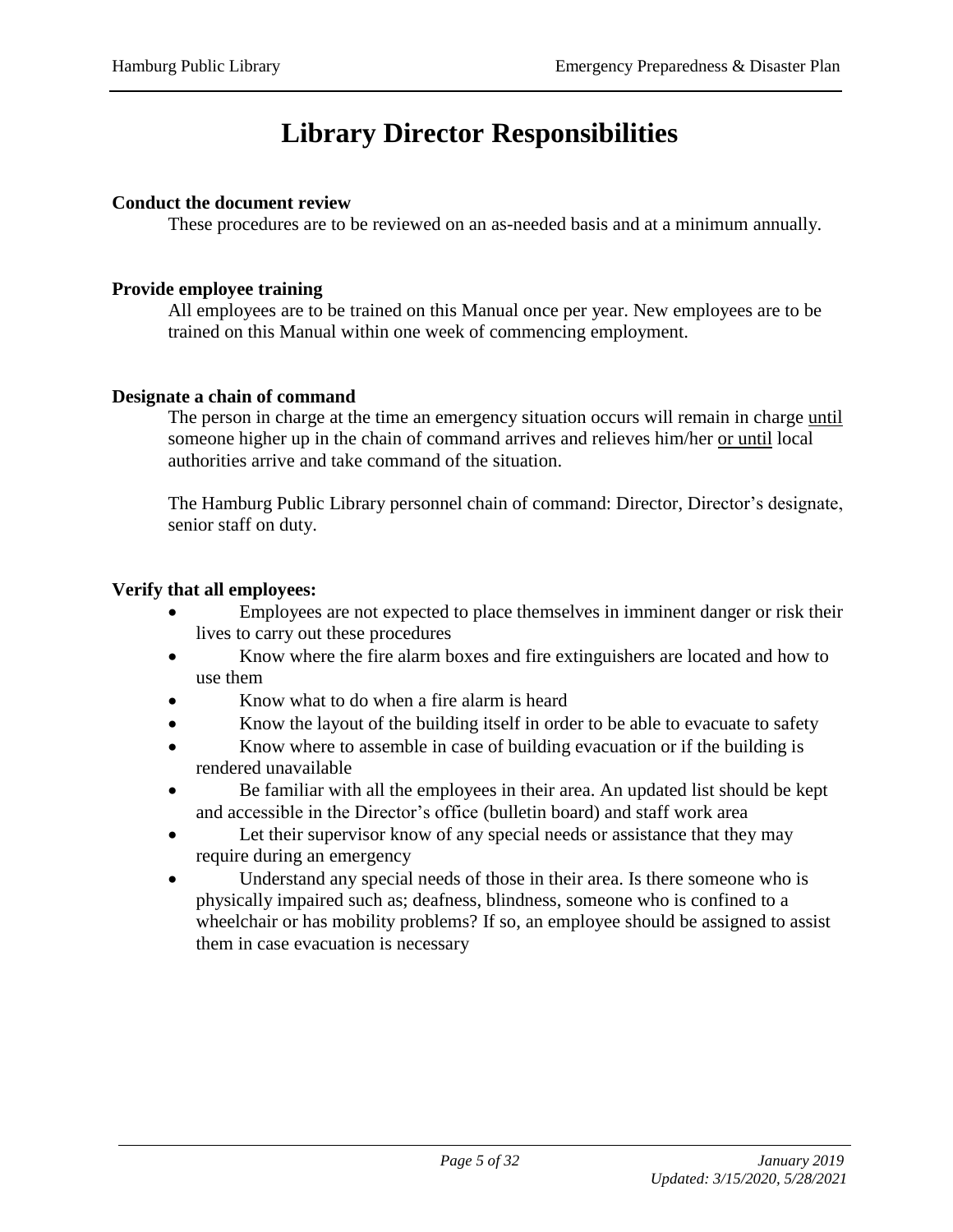# **How to Report an Emergency**

#### <span id="page-5-0"></span>**All adult staff members of the Hamburg Public Library are empowered to call 911 without a supervisor's permission.**

An employee witnessing a safety-, security- or medical-related incident in or near the Library should:

- 1. Secure your immediate safety
- 2. If possible, ensure the safety of those around you
- 3. If necessary and possible, leave the area
- 4. **Call 911**
	- a) Provide as much information and detail as possible about:
		- i. Incident description
		- ii. Location
		- iii. Injuries
		- iv. Current situation
		- v. Address and telephone of the Hamburg Library: 102 Buffalo St., (716) 649-4415 x. 3
		- vi. Address and telephone number of the Lake Shore Branch: 4857 Lake Shore Rd., (716) 627-3017
	- b) Follow the Dispatcher's instructions. DO NOT HANG UP UNTIL DIRECTED TO DO SO by emergency personnel.
- 5. **Notify the Library Director of the incident.**
	- a) Provide information and detail per the above
	- b) Follow the instructions of the Library Director
- 6. **Complete the Library Accident/Incident Report within 24 hours.**
	- **a)** Send a copy to Jeannie Doyle (liaison to the contracting libraries) at CEN and Jamie Seymour, paralegal, Town of Hamburg

#### **Other Emergency Information**

- All buildings have fire alarms.
- Every employee should be aware of all building exits and vacate the building if the fire alarm goes off.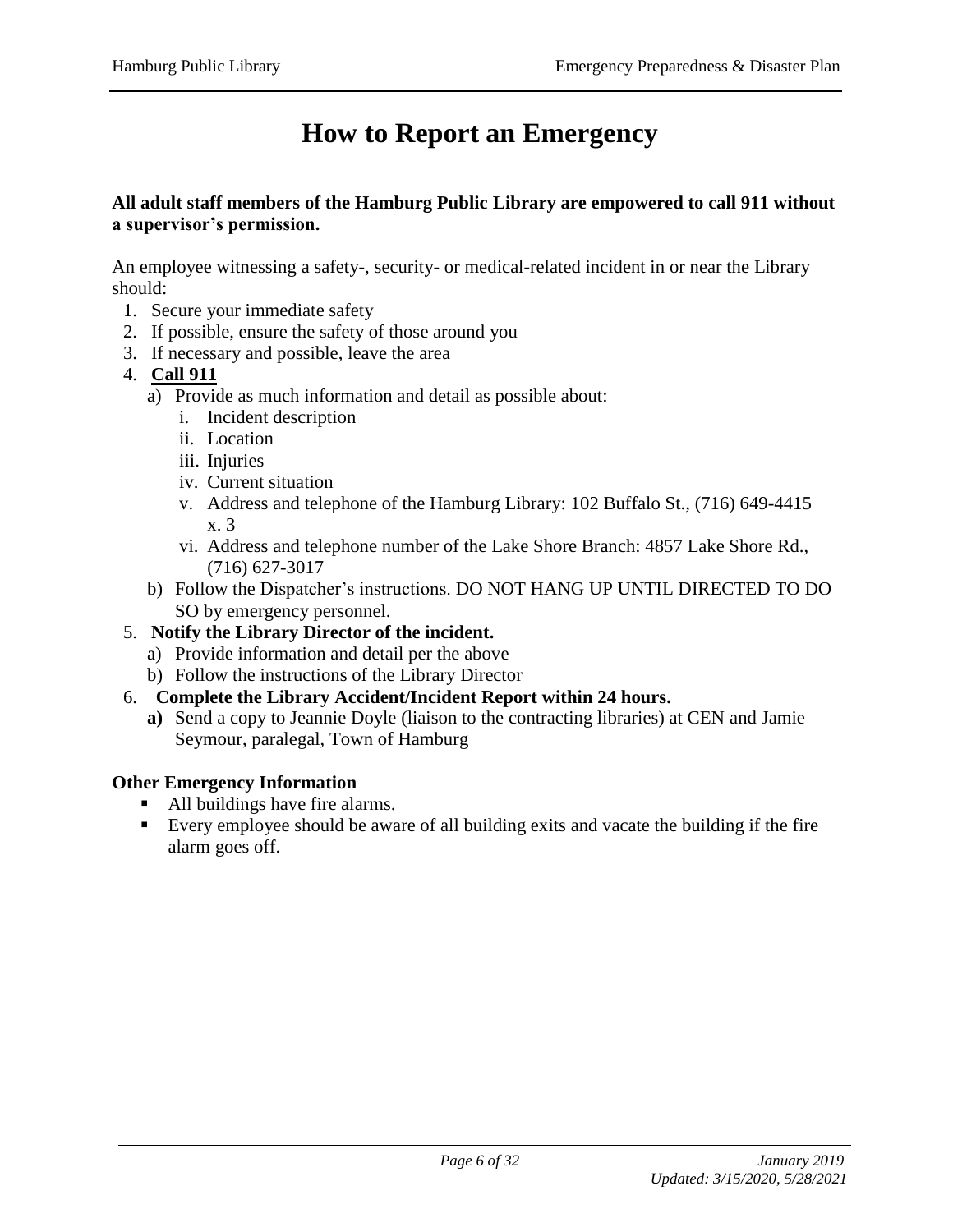<span id="page-6-0"></span>

| <b>Contact:</b>                                | <b>Telephone number:</b>           |
|------------------------------------------------|------------------------------------|
| Police / Fire / Ambulance - Emergency          | 911                                |
| $Police - non-emergency$                       | 649-4501                           |
| Library Director (Brian Hoth)                  | Office: 649-4836<br>Cell: 440-6129 |
| Buildings & Grounds (Pat Ryan)                 | 609-1514                           |
| Dispatch (after 4 PM)                          | 649-6111                           |
| Caretaker (Sean McSkimming)                    | 525-0129                           |
| President, Board of Trustees (Michelle Parker) | 912-5995                           |
|                                                |                                    |

### **Emergency Contacts**

After emergency personnel are contacted, the Library Director will be responsible for contacting additional Hamburg and Lake Shore library staff. The Library Director will notify the Board of Trustees president; Michelle Parker.

If the emergency or disaster prevents staff from approaching one or both buildings, the B&ECPL website will be updated to inform the membership and the community, depending upon the nature of the disaster. The Library Director will notify the IT Department by calling (716) 858-6849 and requesting a "red ribbon" notification be placed on the B&ECPL homepage. The Director will also contact the three television stations to have a notification posted on their respective websites and channels.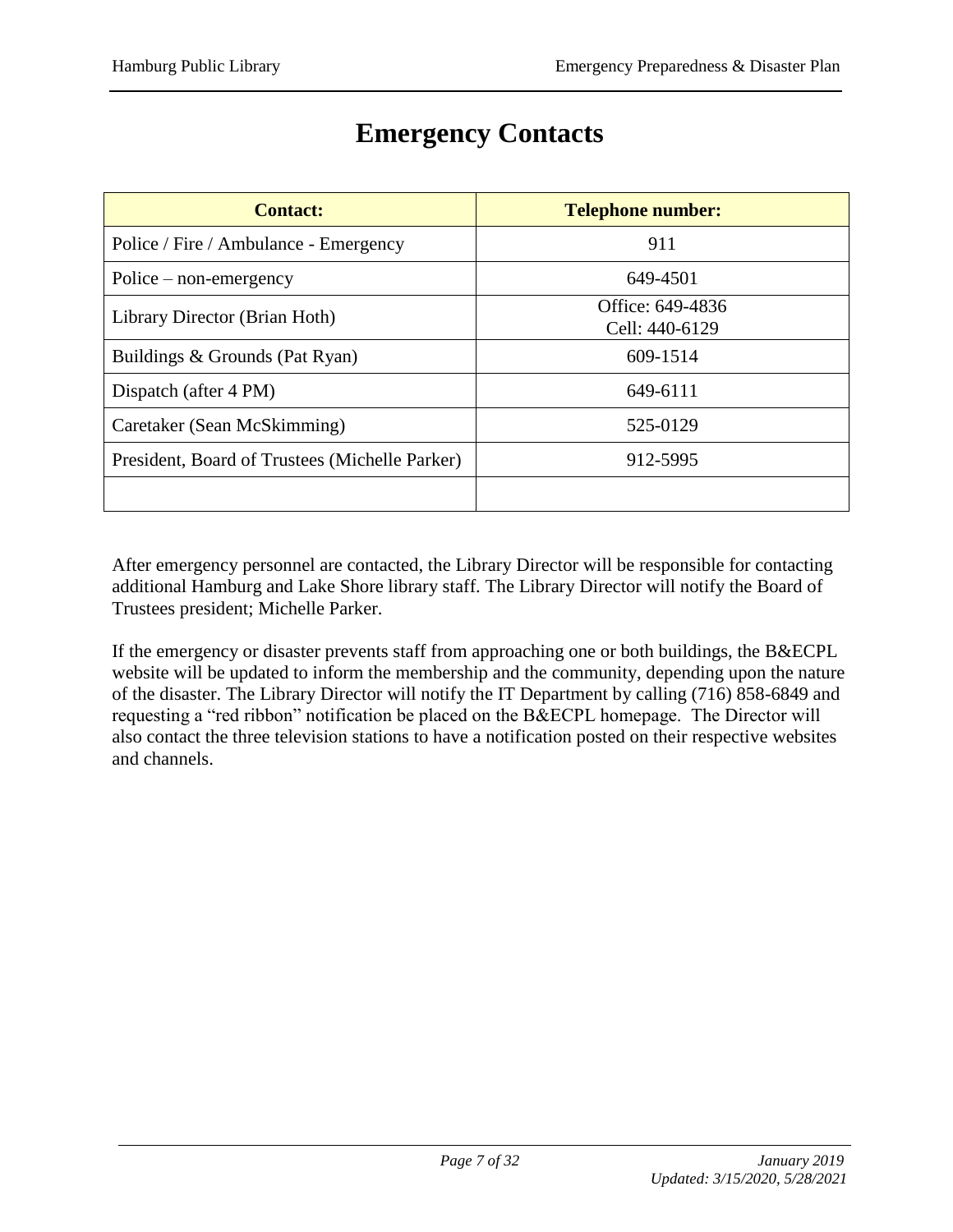### **Evacuation Assembly Areas (Hamburg Library)**

<span id="page-7-0"></span>During an evacuation, go to the following areas:

| If you are in/on:              | Go to:                        | In case of bad weather, go<br>to: |
|--------------------------------|-------------------------------|-----------------------------------|
| Public Service desk, Community | Parking lot - as far from the | Rite Aid (Hamburg Village)        |
| Room, Break Room, Restrooms    | building as possible          | Square)                           |
| Adult Fiction, Nonfiction,     | Parking lot - as far from the | Rite Aid (Hamburg Village)        |
| Children's area                | building as possible          | Square)                           |
|                                | Parking lot - as far from the | Rite Aid (Hamburg Village)        |
| <b>Reading Garden</b>          | building as possible          | Square)                           |

### **Evacuation Assembly Areas (Lake Shore Branch)**

During an evacuation, go to the following areas:

| If you are in/on:                | Go to:                        | In case of bad weather, go |
|----------------------------------|-------------------------------|----------------------------|
|                                  |                               | to:                        |
| Public Service desk,             | Parking lot (Cloverbank side) | 7-11, 4931 Lake Shore Rd.  |
| <b>Community Room, Restrooms</b> | near the storage shed         |                            |
| All public areas                 | Parking lot (Cloverbank side) | 7-11, 4931 Lake Shore Rd.  |
|                                  | near the storage shed         |                            |
| Break room                       | Parking lot (Cloverbank side) | 7-11, 4931 Lake Shore Rd.  |
|                                  | near the storage shed         |                            |

Detailed evacuation and assembly information is shown on Page 14.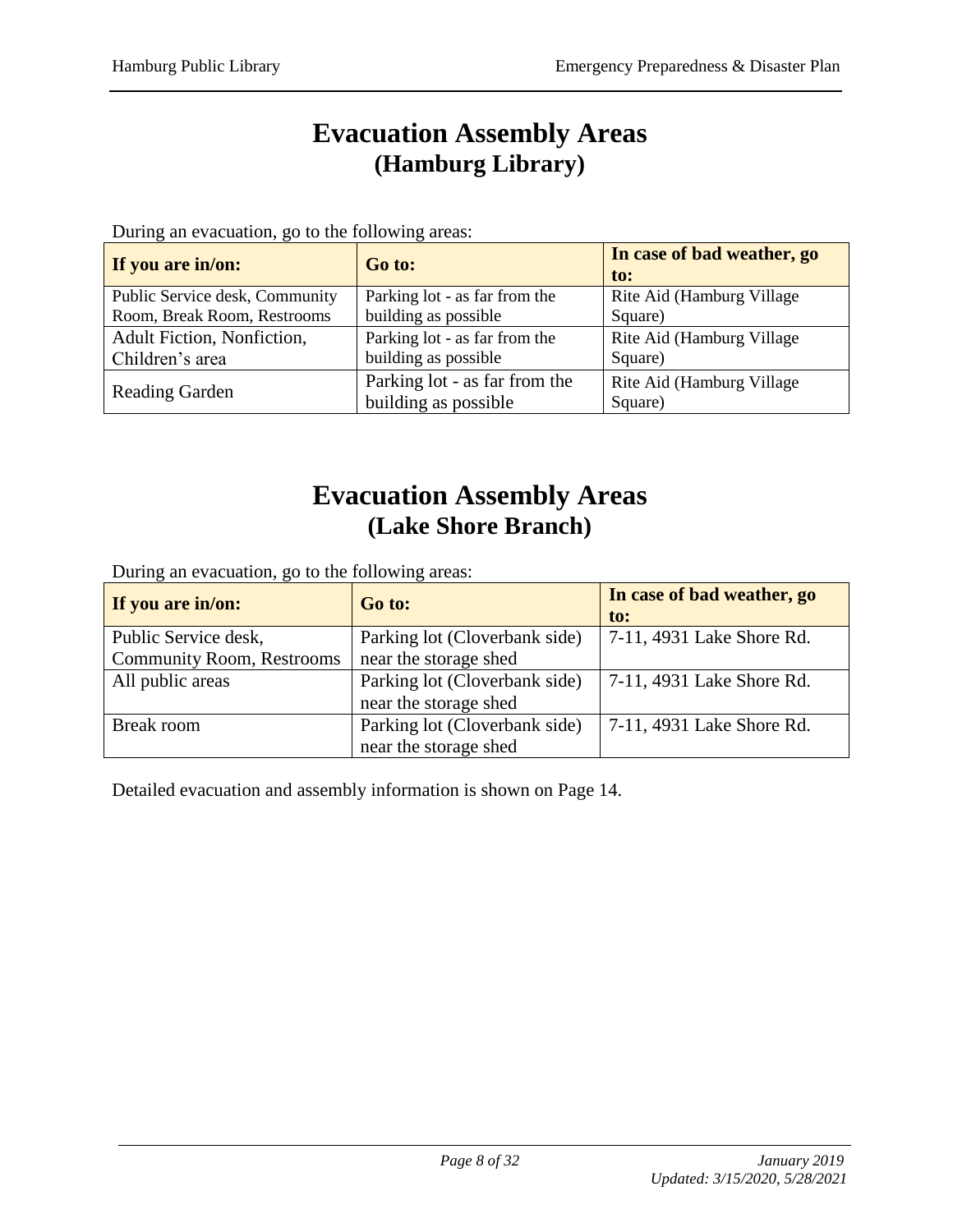# <span id="page-8-0"></span>**Emergency Alert Stations**



The EAS is a national public warning system that requires broadcasters, cable television systems, wireless cable systems, satellite digital audio radio service providers, and direct broadcast satellite providers to provide the communications capability to the President of the United States to address the American public during a national emergency. The system also may be used by state and local authorities to deliver important emergency information, such as AMBER alerts and weather information targeted to specific areas.

Activation of EAS within New York State has three different components: National Plan, State Plan, and Local EAS Plan, which can be activated respectively by the President of the United States, Governor of New York, and the Erie County Executive.

All local broadcast and cable systems which have voluntarily joined the EAS program monitor the State Primary, State Alternate Facilities, and National (NOAA) Radio.

#### **Region 1 Buffalo**

#### **Counties of: Erie, Genesee, Buffalo, Niagara, Wyoming**

WBUF 92.9 Buffalo WFBF 89.9 Buffalo WBEN 930 Buffalo WGR 550 Buffalo WWKB 1520 Buffalo WGRF 96.9 Buffalo WTSS 102.5 Buffalo WGRZTV 33 Buffalo WBBF 1120 Buffalo WHTTFM 104.1 Buffalo WBBZ-TV 7 Springville WIVB-TV 39 Buffalo WBFO 88.7 Buffalo WJYE 96.1 Buffalo WBLK 93.7 Depew WKBWTV 38 Buffalo

WBNF-CA 15 Buffalo WKSE 98.5 Niagara Falls WBNY 91.3 Buffalo WLOF 101.7 Elma WBXZ-LP 56 Buffalo WNED 970 Buffalo WDCX 99.5 Buffalo WNEDFM 94.5 Buffalo WDTB-LP 39 Hamburg WNEDTV 43 Buffalo WECK 1230 Cheektowaga WNLO 32 Buffalo WEDG 103.3 Buffalo WNYO 49 Buffalo WNEDTV 43 Buffalo WPXJTV 23 Batavia

*Current as of: 4/2/2013* 

#### **New York State EAS Monitoring Assignments – Region 1 - Buffalo**

WSPQ 1330 Springville WUTV 14 Buffalo WTOR 770 Youngstown WWWS 1400 Buffalo WUFO 1080 Amherst WXRL 1300 Lancaster WYRK 106.5 Buffalo Source of New York State EAS information (April 2013): <https://nysbroadcasters.org/emergency-alerts/>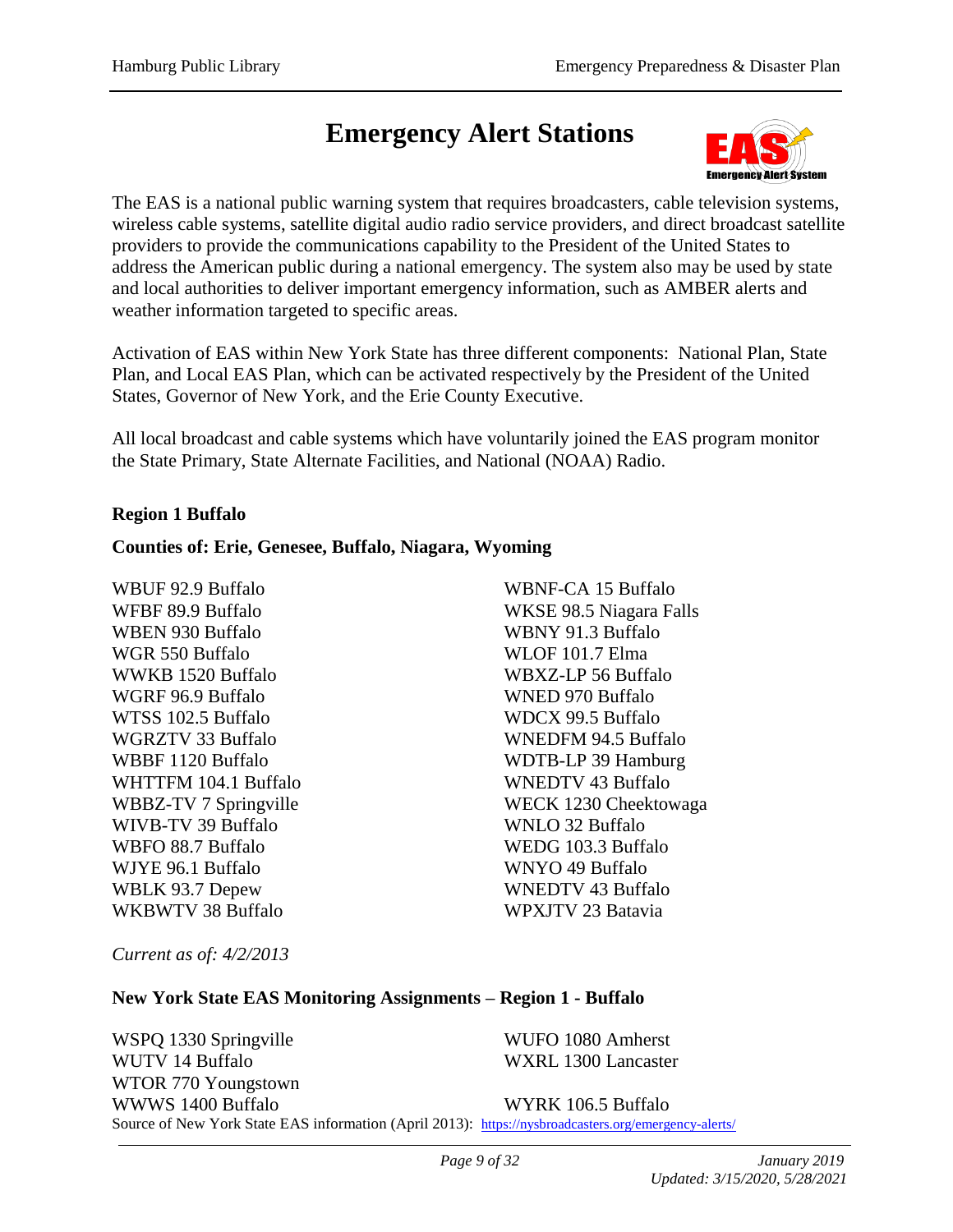# **Dealing With News Media and Public Inquiries**

<span id="page-9-0"></span>The Library Director, Library Board President, or Director's designate at the time an emergency occurs is the only person authorized to release information on behalf of the Library. **The in charge staff person at the time will immediately contact the Library Director in an emergency**. This spokesperson will coordinate information and information release with the Assistant Deputy Director, Development & Communications, law enforcement personnel, emergency medical personnel, health department staff, and Town of Hamburg officials as required.

During and after an emergency situation; Library employees:

- Will NOT respond to media or public information requests
- Will refer all public and media inquiries and information requests to the Library Director, Library Board President, or Director's designate
- If no Library System personnel are available, will refer all public and media inquiries and information requests to
	- o The Police Department or Fire Department as appropriate
	- o Other on-scene agency spokesperson
- Will NOT discuss or speculate on the cause, consequences, events, impact, or personnel involved with the situation. This includes communicating via the social media.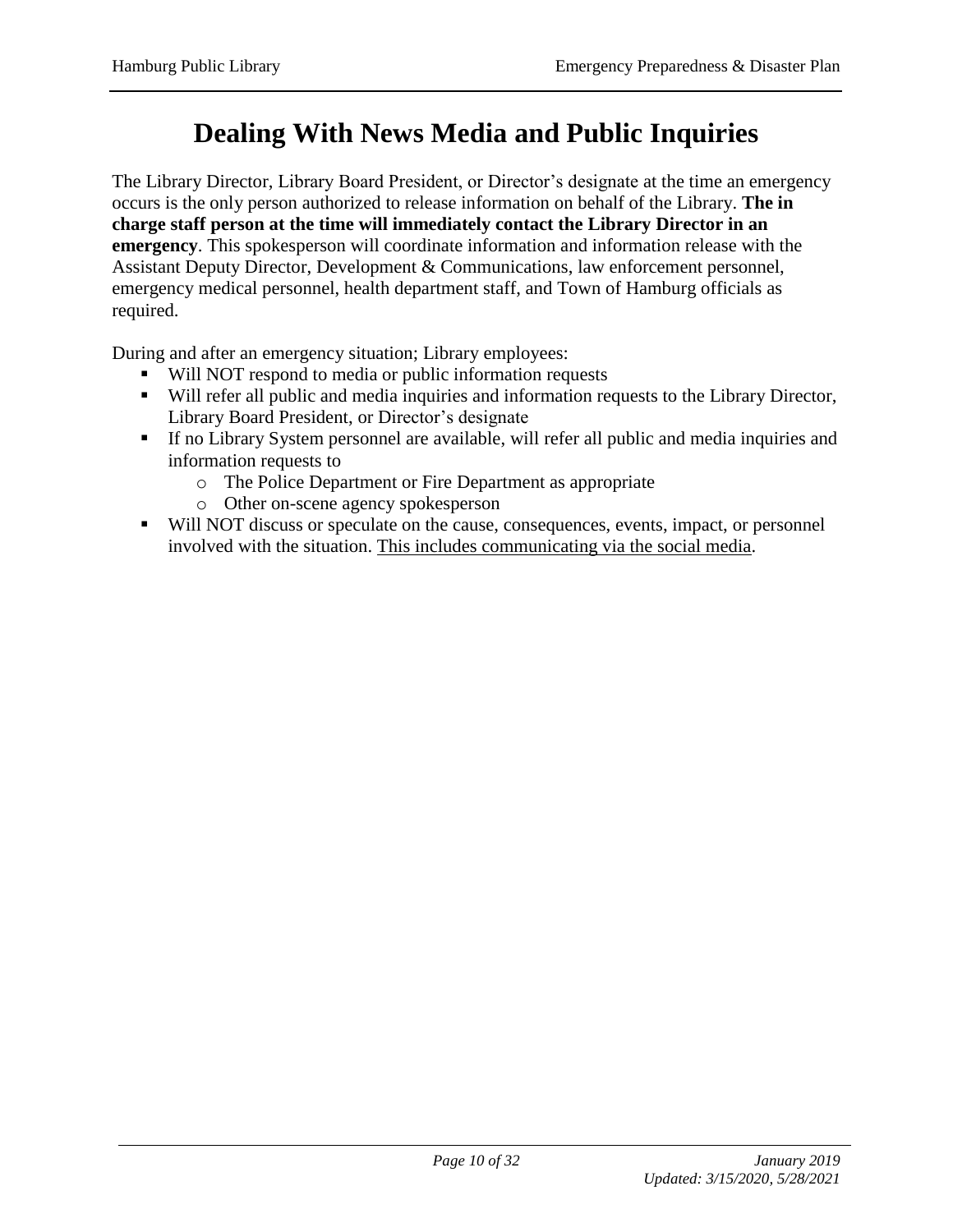# **Specific Threat Response**

### **Bomb Threat**

#### <span id="page-10-1"></span><span id="page-10-0"></span>**If you receive a bomb threat by telephone:**

- Evacuate patrons and staff immediately
- Call or have someone nearby call 911
- If the phone you are using has caller ID, copy the number down
- Notify the Library Director or designee
- **Promptly complete the Bomb Threat Report at:** [http://intranet.buffalolib.org/sites/default/files/emergency](http://intranet.buffalolib.org/sites/default/files/emergency-procedures/Bomb%20Threat%20Report.pdf)[procedures/Bomb%20Threat%20Report.pdf](http://intranet.buffalolib.org/sites/default/files/emergency-procedures/Bomb%20Threat%20Report.pdf)

#### **If you are informed about a bomb threat:**

- **Evacuate patrons and staff immediately**
- Call the police or have someone call the police by dialing 911. Do not hang up until directed to do so by emergency personnel

*Please refer to document on the next page*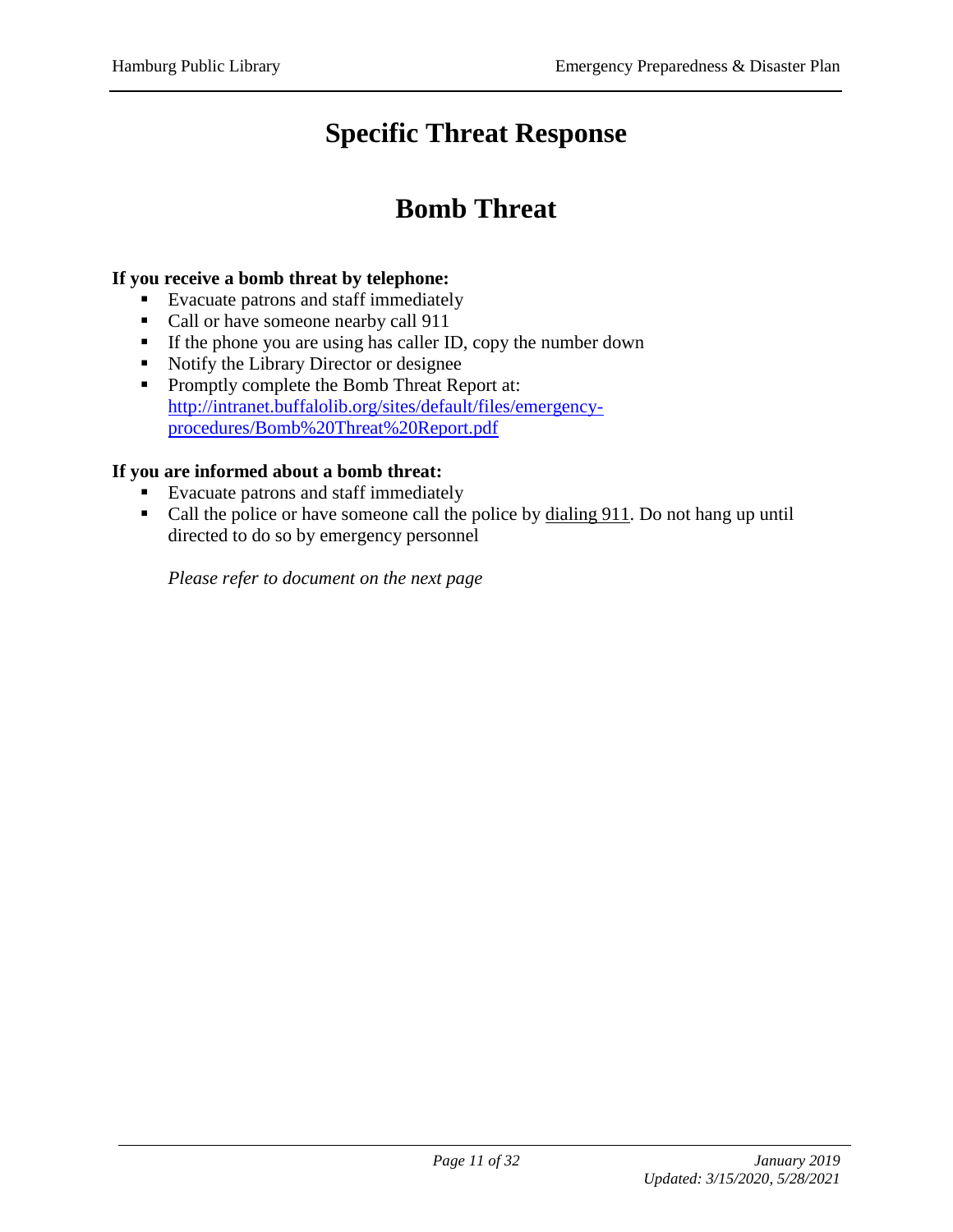### **BOMB THREAT CALL PROCEDURES**

Most bomb threats are received by phone. Bomb threats are serious until proven otherwise. Act quickly, but remain calm and obtain information with the checklist on the reverse of this card.

#### If a bomb threat is received by phone:

- 1. Remain calm. Keep the caller on the line for as long as possible. DO NOT HANG UP, even if the caller does.
- 2. Listen carefully. Be polite and show interest.
- 3. Try to keep the caller talking to learn more information.
- 4. If possible, write a note to a colleague to call the authorities or, as soon as the caller hangs up, immediately notify them yourself.
- 5. If your phone has a display, copy the number and/or letters on the window display.
- 6. Complete the Bomb Threat Checklist (reverse side) immediately. Write down as much detail as you can remember. Try to get exact words.
- 7. Immediately upon termination of the call, do not hang up, but from a different phone, contact FPS immediately with information and await instructions.
- If a bomb threat is received by handwritten note:
- Call
- Handle note as minimally as possible.

If a bomb threat is received by email:

- Call
- Do not delete the message.

#### Signs of a suspicious package:

- No return address
- Poorly handwritten
- Excessive postage
- Misspelled words

Foreign postage

- **Stains**
- Incorrect titles
- Strange odor
- Strange sounds
- Unexpected delivery

#### DO NOT:

- Use two-way radios or cellular phone; radio signals have the potential to detonate a bomb.
- Evacuate the building until police arrive and evaluate the threat.
- Activate the fire alarm
- Touch or move a suspicious package.

#### WHO TO CONTACT (select one)

- · Follow your local guidelines
- **Federal Protective Service (FPS) Police** 1-877-4-FPS-411 (1-877-437-7411)
- 911

### **BOMB THREAT CHECKLIST**

| Date: |                          |  |
|-------|--------------------------|--|
|       | $\overline{\phantom{a}}$ |  |

**Time Caller Hung Up:** 

**Phone Number Where** 

Time:

### Call Received:

#### **Ask Caller:**

- Where is the bomb located? (Building, Floor, Room, etc.)  $\bullet$ When will it go off? What does it look like? ٠ What kind of bomb is it? What will make it explode?
- $\bullet$ Yes No
- Did you place the bomb?  $\ddot{\phantom{a}}$
- Why? ٠
- What is your name?

#### **Exact Words of Threat:**

#### **Information About Caller:**

Where is the caller located? (Background and level of noise)

#### · Estimated age:

- Is voice familiar? If so, who does it sound like?
- Other points:

o

о Soft

о

Slurred

Stutter

|                                                | <b>Caller's Voice</b>                                                                                                                   |                                                | <b>Background Sounds:</b>                                                                                                                                     |                       | <b>Threat Language:</b>                                                     |
|------------------------------------------------|-----------------------------------------------------------------------------------------------------------------------------------------|------------------------------------------------|---------------------------------------------------------------------------------------------------------------------------------------------------------------|-----------------------|-----------------------------------------------------------------------------|
| о<br>o<br>o<br>o<br>o<br>o<br>o<br>o<br>o<br>o | Accent<br>Angry<br>Calm<br><b>Clearing throat</b><br>Coughing<br>Cracking voice<br>Crying<br>Deep<br>Deep breathing<br><b>Disguised</b> | о<br>o<br>ם<br>o<br>o<br>o<br>o<br>ם<br>о<br>o | <b>Animal Noises</b><br><b>House Noises</b><br><b>Kitchen Noises</b><br><b>Street Noises</b><br>Booth<br>PA system<br>Conversation<br>Music<br>Motor<br>Clear | o<br>o<br>о<br>o<br>o | Incoherent<br>Message read<br>Taped<br>Irrational<br>Profane<br>Well-spoken |
| ם<br>o<br>o<br>o<br>о<br>o<br>o                | <b>Distinct</b><br>Excited<br>Female<br>Laughter<br>Lisp<br>Loud<br>Male                                                                | ם<br>o<br>o<br>o<br>o                          | <b>Static</b><br>Office machinery<br>Factory machinery<br>Local<br>Long distance<br>Other Information:                                                        |                       |                                                                             |
| o<br>o<br>o<br>o<br>o<br>о                     | Nasal<br>Normal<br>Ragged<br>Rapid<br>Raspy<br>Slow                                                                                     |                                                | Homela:                                                                                                                                                       |                       |                                                                             |



Security

- -
- **Restrictive notes**
- $\bullet$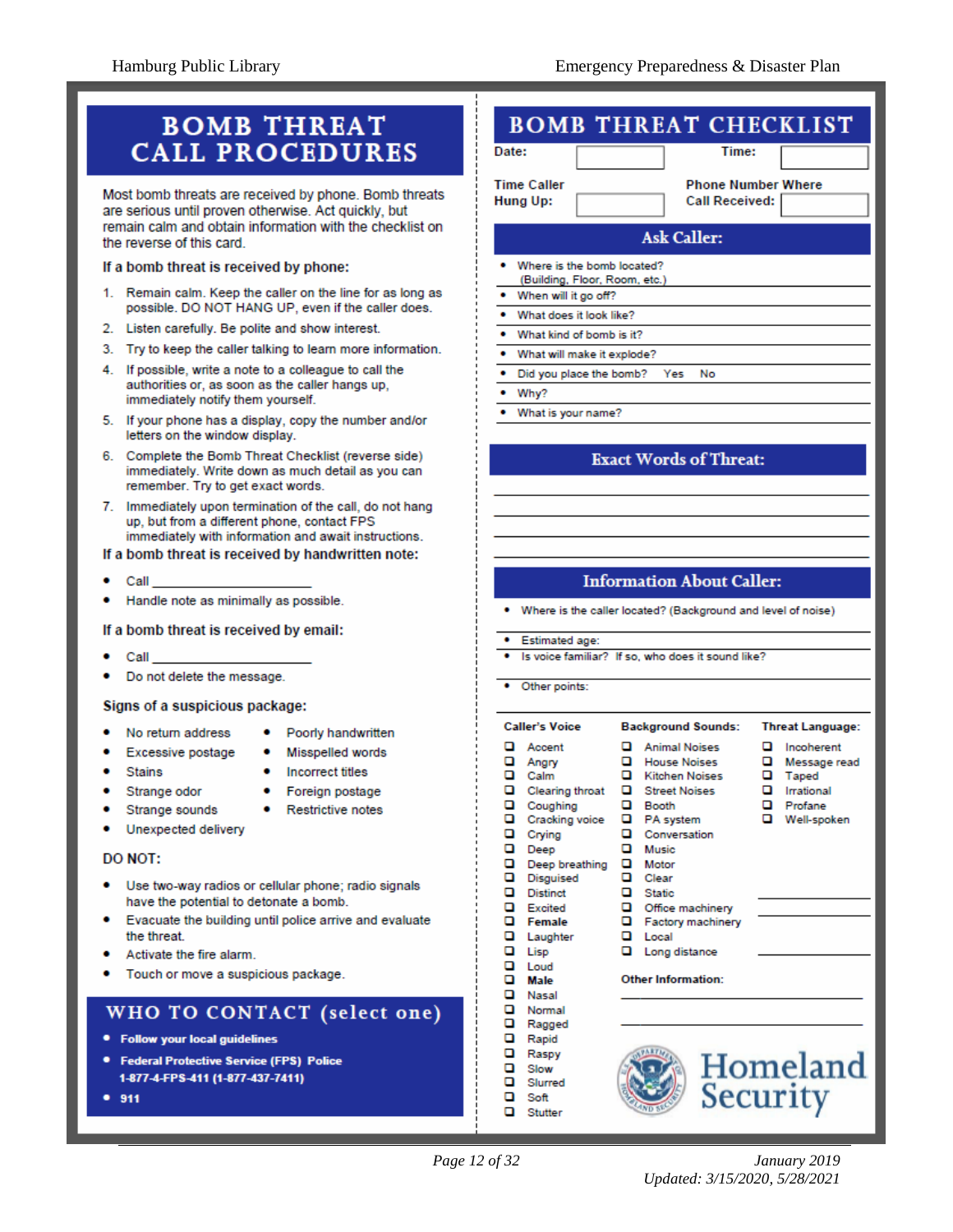# <span id="page-12-0"></span>**Contamination: Chemical, Biological, or Radiological**

#### **Biological threats may include the following substances:**

- Chemical: Any substance designed or intended to cause death or serious bodily injury through the release, dissemination, or impact of toxic or poisonous chemicals, or their precursors, such as mustard gas, nerve agents, and sarin gas.
- Biological: Any substance involving a disease organism, such as smallpox, botulism toxin, anthrax, and ricin
- Radiological: Any substance designed to release radiation.

#### **For chemical, biological, or radiological contamination:**

- Isolate it—don't handle it.
- Evacuate the area or building
- Wash your hands with soap and warm water.
- Call the police or have someone call the police by dialing 911. Do not hang up until directed to do so by emergency personnel.
- Otherwise call or have someone call the fire department and hazmat unit.
- Call Postal Inspectors at 877-876-2455 if the item was received in the mail.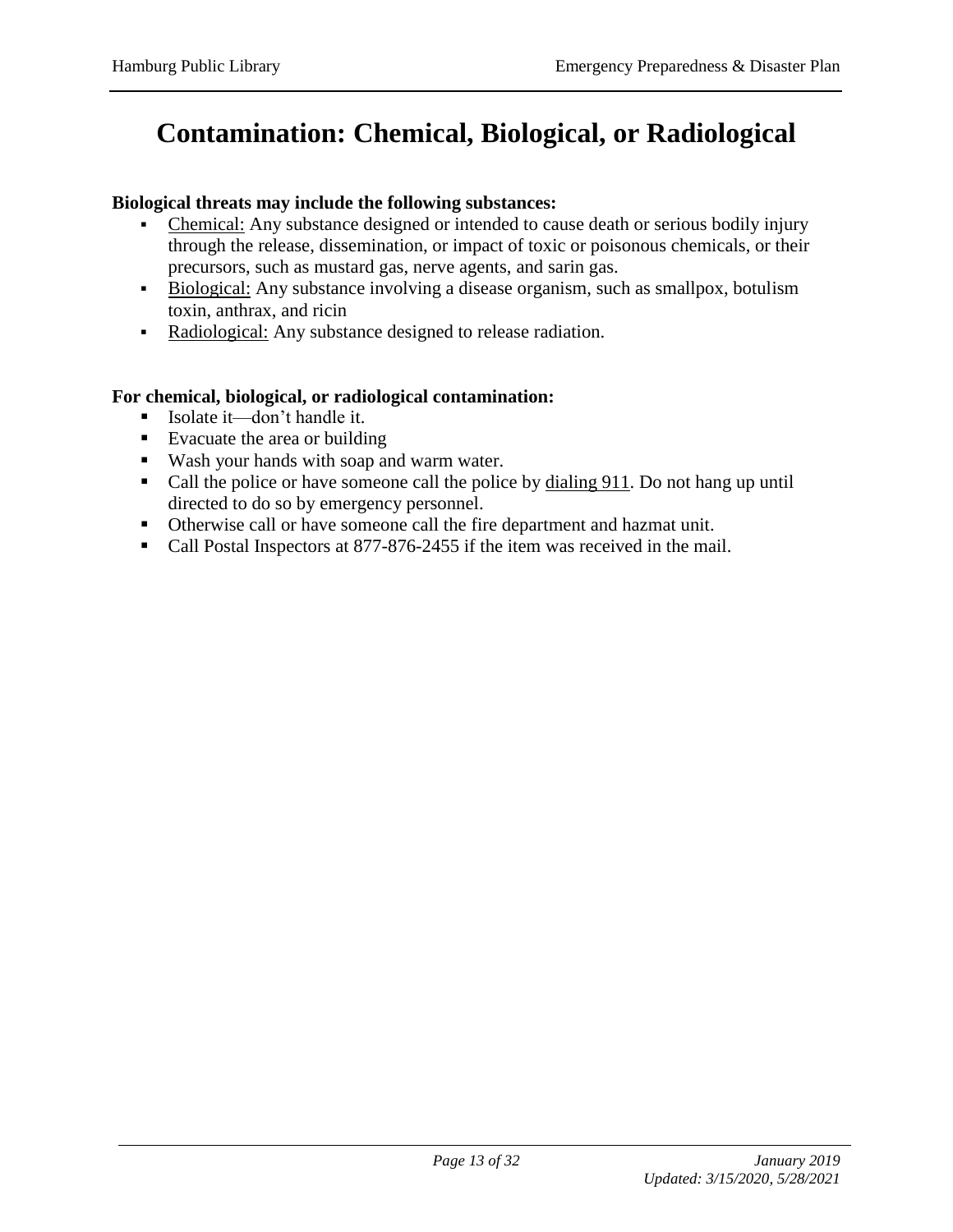# **Evacuation and Assembly**

#### <span id="page-13-0"></span>**Evacuation Procedures**

IMPORTANT: Any time you hear the fire alarm assume it is NOT a test. Evacuate immediately and meet at your designated assembly area.

- 1. ONLY IF TIME AND SAFETY PERMIT: Quickly gather your personal belongings especially car keys, pocketbook, prescription medicines, coat
- 2. Instruct everyone to leave by way of the nearest exit (and if necessary, walk down the stairs) to their predetermined meeting place outside.
- 3. If there are guests or library patrons in the building, staff should guide them out.
- 4. Always check doors for heat before opening.
- 5. Exit through the nearest doorway. If exit is blocked, use the next closest exit situated away from the emergency
- 6. WALK, DO NOT RUN! Women wearing high heels should remove them to reduce the risk of falling.
- 7. Once at the Assembly Area, **the In-charge staff person should take a head count** to make sure everyone is out of the building and accounted for. They will then notify firemen, police officers, etc.
- 8. **Stay in your Assembly Area** until permission is given to return to your building.

#### **Evacuation Assembly Areas** (Hamburg Library)

| If you are in/on:              | Go to:                                              | In case of bad weather, go<br>to:     |
|--------------------------------|-----------------------------------------------------|---------------------------------------|
| Public Service desk, Community | Parking lot as far from the                         | Rite Aid (Hamburg Village)            |
| Room, Break Room, Restrooms    | building as possible                                | Square)                               |
| Adult Fiction, Nonfiction,     | Parking lot as far from the                         | Rite Aid (Hamburg Village)            |
| Children's area                | building as possible                                | Square)                               |
| <b>Reading Garden</b>          | Parking lot as far from the<br>building as possible | Rite Aid (Hamburg Village)<br>Square) |

During an evacuation, please assemble at the following areas:

#### (Lake Shore Branch)

| If you are in/on:                | Go to:                        | In case of bad weather, go |
|----------------------------------|-------------------------------|----------------------------|
|                                  |                               | to:                        |
| Public Service desk,             | Parking lot (Cloverbank side) | 7-11, 4931 Lake Shore Rd.  |
| <b>Community Room, Restrooms</b> | near the storage shed         |                            |
| All public areas                 | Parking lot (Cloverbank side) | 7-11, 4931 Lake Shore Rd.  |
|                                  | near the storage shed         |                            |
| <b>Break</b> room                | Parking lot (Cloverbank side) | 7-11, 4931 Lake Shore Rd.  |
|                                  | near the storage shed         |                            |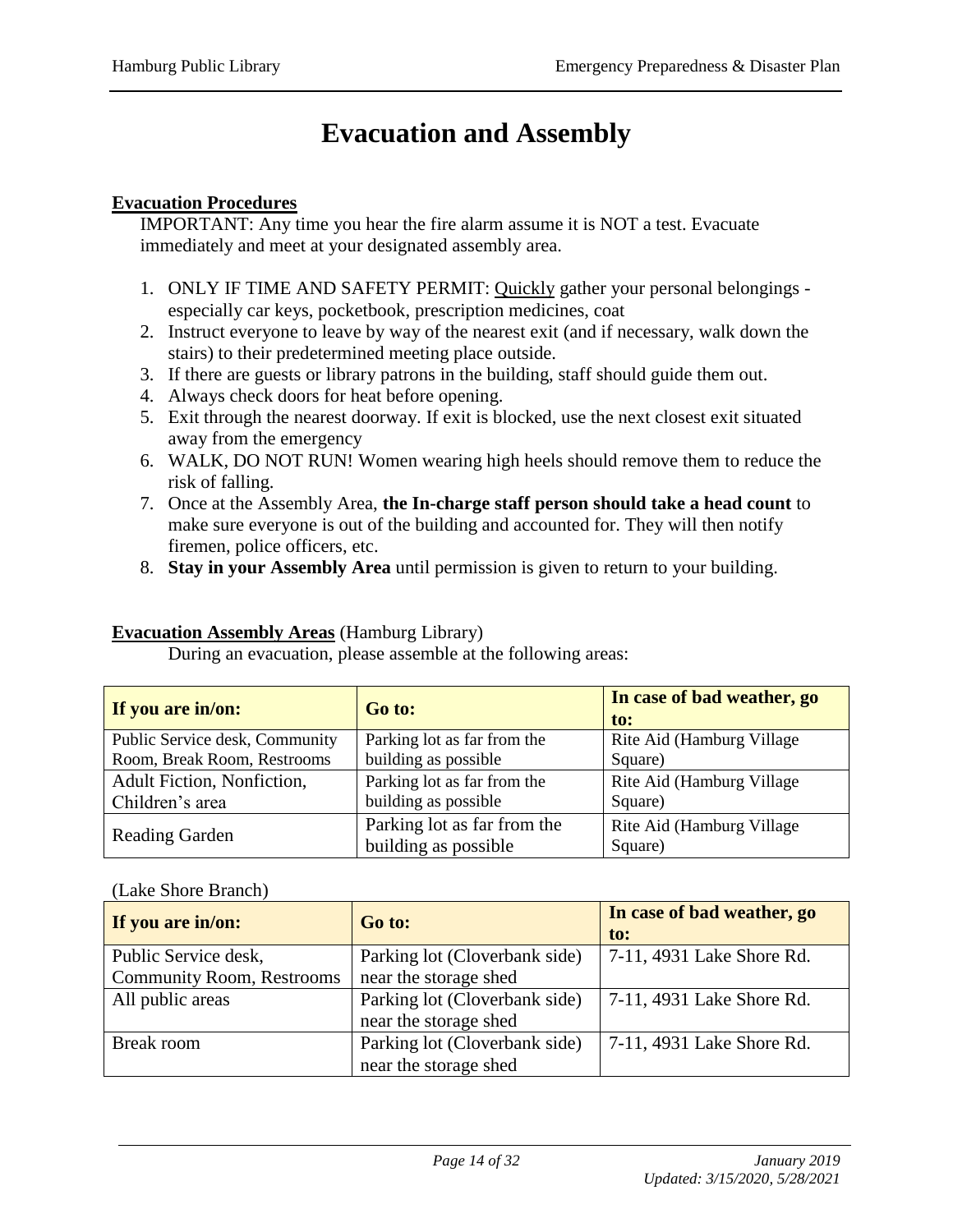### **Evacuation of Special Needs Persons**

#### <span id="page-14-0"></span>**Prior to an emergency**:

This topic should be discussed in the planning stage. Agreement should be reached regarding how long the person giving assistance is expected to wait for the first responders to arrive. Such discussion is important because waiting too long can endanger more lives. If someone is willing to delay his or her own evacuation to assist a person with an impairment in an emergency, planning how long that wait might be is wise and reasonable.

People with mobility impairments need to know if there is a usable circulation path (a continuous and unobstructed way of travel from any point in a building or structure to a public way) from the building they are in. If there is not a usable circulation path, then their plans will require alternative routes and methods of evacuation to be put in place.

It is suggested that Special Needs employees develop a "buddy system." The "buddy system" designates a specific volunteer or two to assist and take responsibility for a person during an emergency evacuation or shelter-in-place event.

\*While first responders do their best to get to a site and the particular location of those needing their assistance, there is no way to predict how long any given area will remain a safe haven under emergency conditions.

#### **Assisting impaired/disabled person/persons in an emergency**:

People with disabilities may require assistance from others.

- However, always ask someone with a disability how you can help before attempting any rescue technique or giving assistance.
- Ask how he or she can best be assisted or moved, and whether they have any special considerations

The following procedures are suggested for individuals who can safely assist a person with a disability:

Assisting Hearing Impaired Persons

- Alert the hearing impaired to an emergency and assist with their evacuation
- Generally speaking, a person with a hearing impairment will not need to wait for first responders. Doing so would likely be a last choice when there is an imminent threat to people in the building.

Assisting Persons with Blindness or Visual Impairment

- Alert the visually impaired to an emergency and assist with their evacuation
- Generally speaking, a person with a visual impairment will not need to wait for first responders. Doing so would likely be a last choice when there is an imminent threat to people in the building.
- Do not grasp a visually impaired person's arm; ask if he or she would like to hold onto your arm as you exit.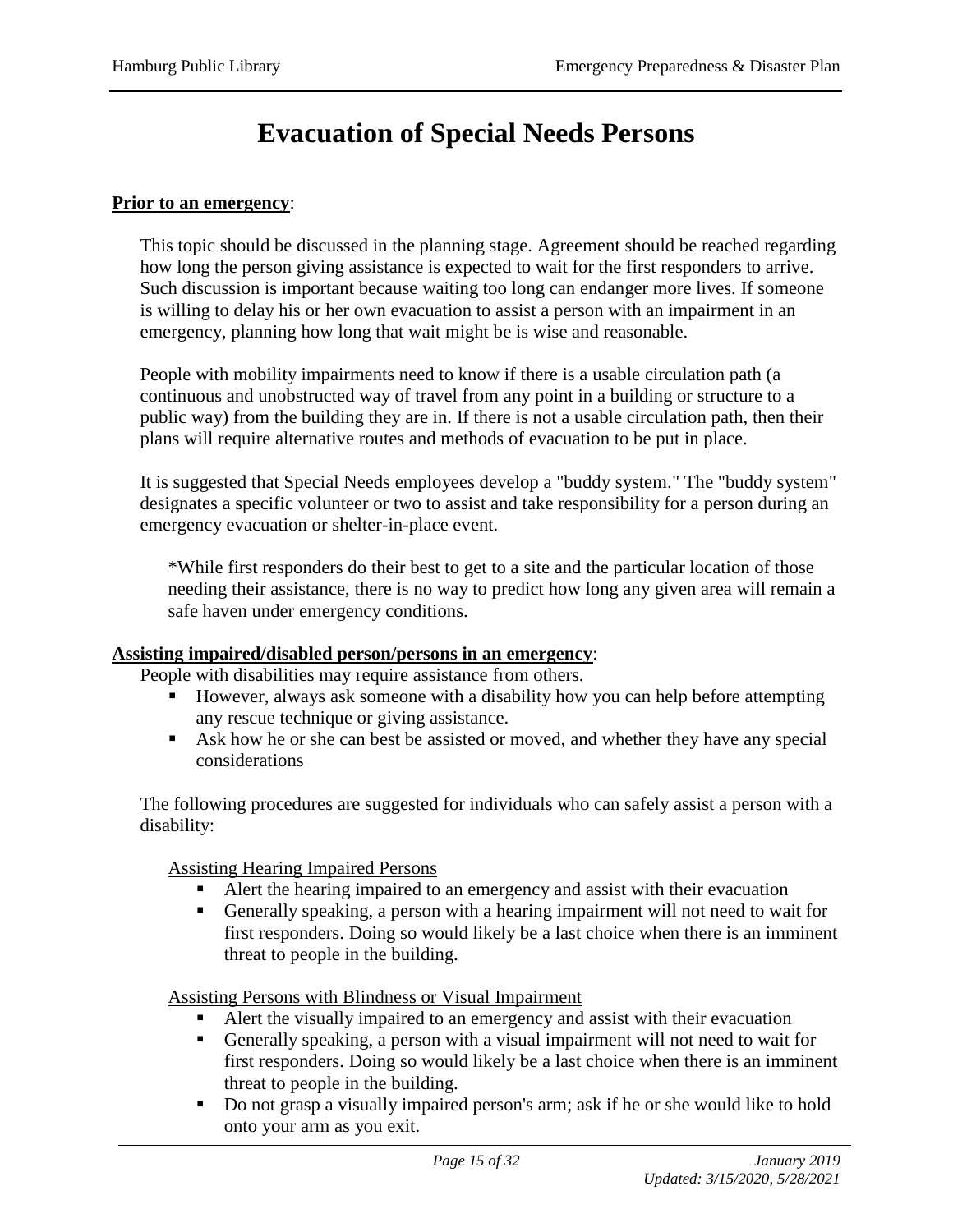Give verbal instructions about the evacuation route using estimated distances and directional terms (Ex: twenty feet forward, turn right)

Evacuating a disabled or injured person yourself is a last resort. Consider your options and risks of injuring yourself and others in an evacuation attempt.

Do not make an emergency situation worse. Evacuation may be difficult and uncomfortable for both the rescuers and the people being assisted. Some people have conditions that can be aggravated or triggered if they are moved incorrectly.

Waiting with the person with the impairment for first responders would likely be a last choice when there is an imminent threat to people in the building. While first responders do their best to get to a site and the particular location of those needing their assistance, there is no way to predict how long any given area will remain a safe haven under emergency conditions.

# **Explosion**

In the event of an explosion:

- 1. Evacuate library patrons and staff immediately
- 2. Call 911 giving the approximate location of the explosion
- <span id="page-15-0"></span>3. Indicate if there are any patrons and/or staff trapped in the immediate area

### **Fire**

#### **Fire evacuation procedures**

IMPORTANT: Any time you hear the fire alarm, assume it is NOT a test. Evacuate immediately and meet at your designated assembly area.

- 1. If you notice or cause a fire, pull the nearest fire alarm. Call 911.
- 2. If there are guests or library patrons in the building, the employee associated with the guest(s) should guide them out.
- 3. Evacuate the building through the nearest exit
	- a. If there is smoke: Crawl or stay as low to the floor as possible
	- b. If there is smoke: Use a wet cloth, if possible, to cover your nose and mouth.
	- c. Always check doors for heat before opening. Use the back of your hand to feel the upper, lower, and middle parts of closed doors.
	- d. If the door is not hot, brace yourself against it and open slowly.
	- e. If the door is hot, do not open it. Look for another way out.
	- f. If your clothes catch fire, do not run. **STOP-DROP-AND-ROLL** to put out the fire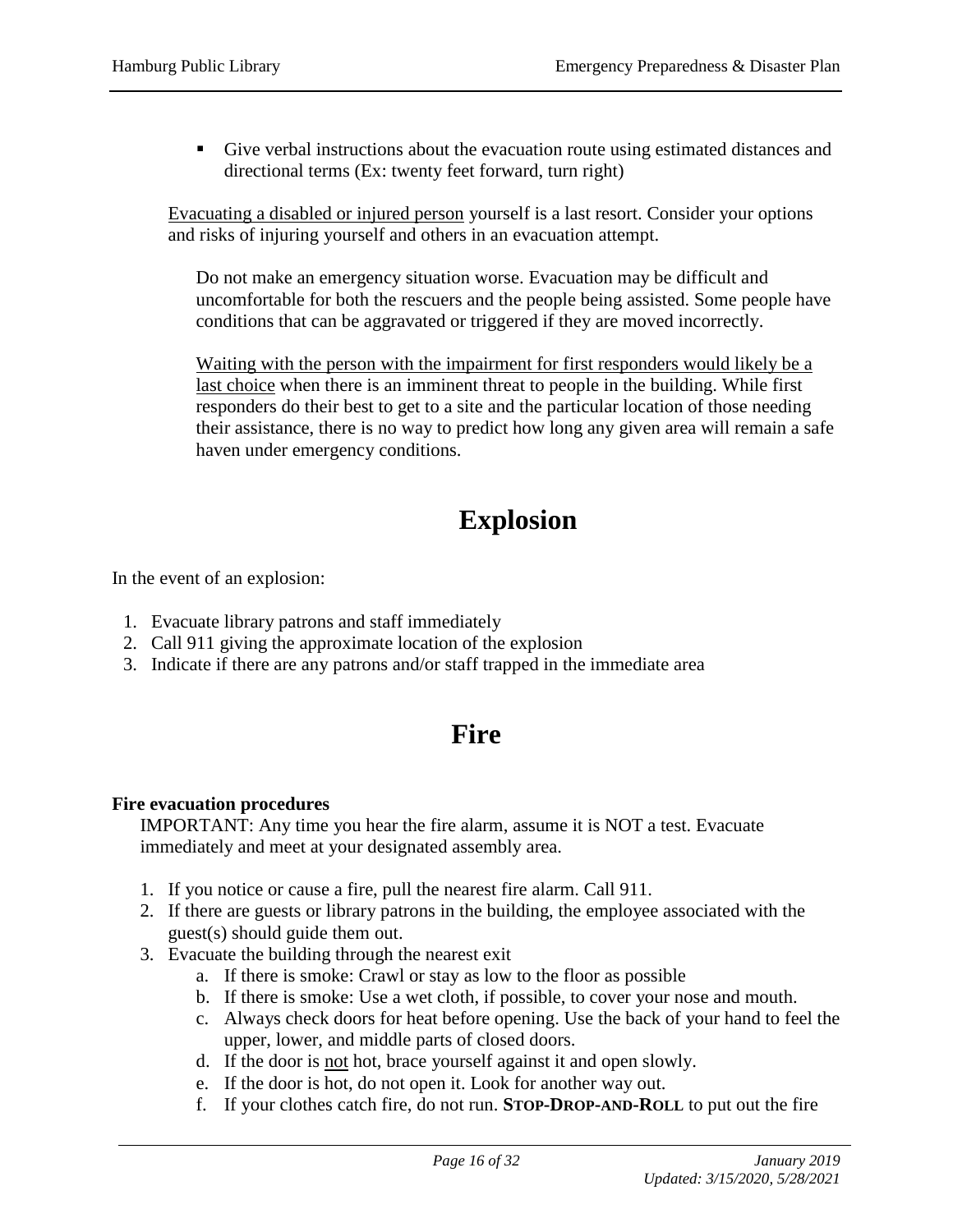- 4. WALK, DO NOT RUN! Women wearing high heels should remove them to reduce the risk of falling.
- 5. Go to your predetermined Assembly Area
- 6. Never go back into a burning building
- 7. Once at the Assembly Area, **Supervisors should take a head count** to make sure everyone is out of the building and accounted for. They will then notify firemen, police officers, etc.
- 8. **Stay in your Assembly Area** until you receive further instructions

#### **Fire Extinguisher Use: Remember "PASS"**

*Pull* the pin on the extinguisher handle *Aim* low at the base of the fire *Squeeze* the handle *Spray* from side to side

### **Lockdown**

<span id="page-16-0"></span>Lockdown is a RESPONSE when there is an immediate threat to anyone in the building.

Staff and visitors are secured in designated rooms throughout the building and are NOT allowed to leave until the situation has been resolved. The purpose of a lockdown is to keep staff and visitors safe.

Depending on the situation, it may be necessary to modify this procedure; common sense should prevail.

#### **Procedure:**

Library Director or designee will:

- 1. Announce go around the building:
	- "Attention: We are in a lockdown situation. Initiate lockdown procedure now. Staff will guide you to the nearest safe room."
- 2. Call 911 and inform them that a lockdown procedure in underway and the reason. Do not hang up until directed to do so by emergency personnel.
- 3. Move to a safe area.

#### Staff will:

- 1. Comply immediately with a request to lock down the building.
- 2. Move patrons to a part of the building where their visibility to a threatening person is minimized (away from door and windows) and where doors can be secured behind them. Examples of these locations are:
	- a. Boiler room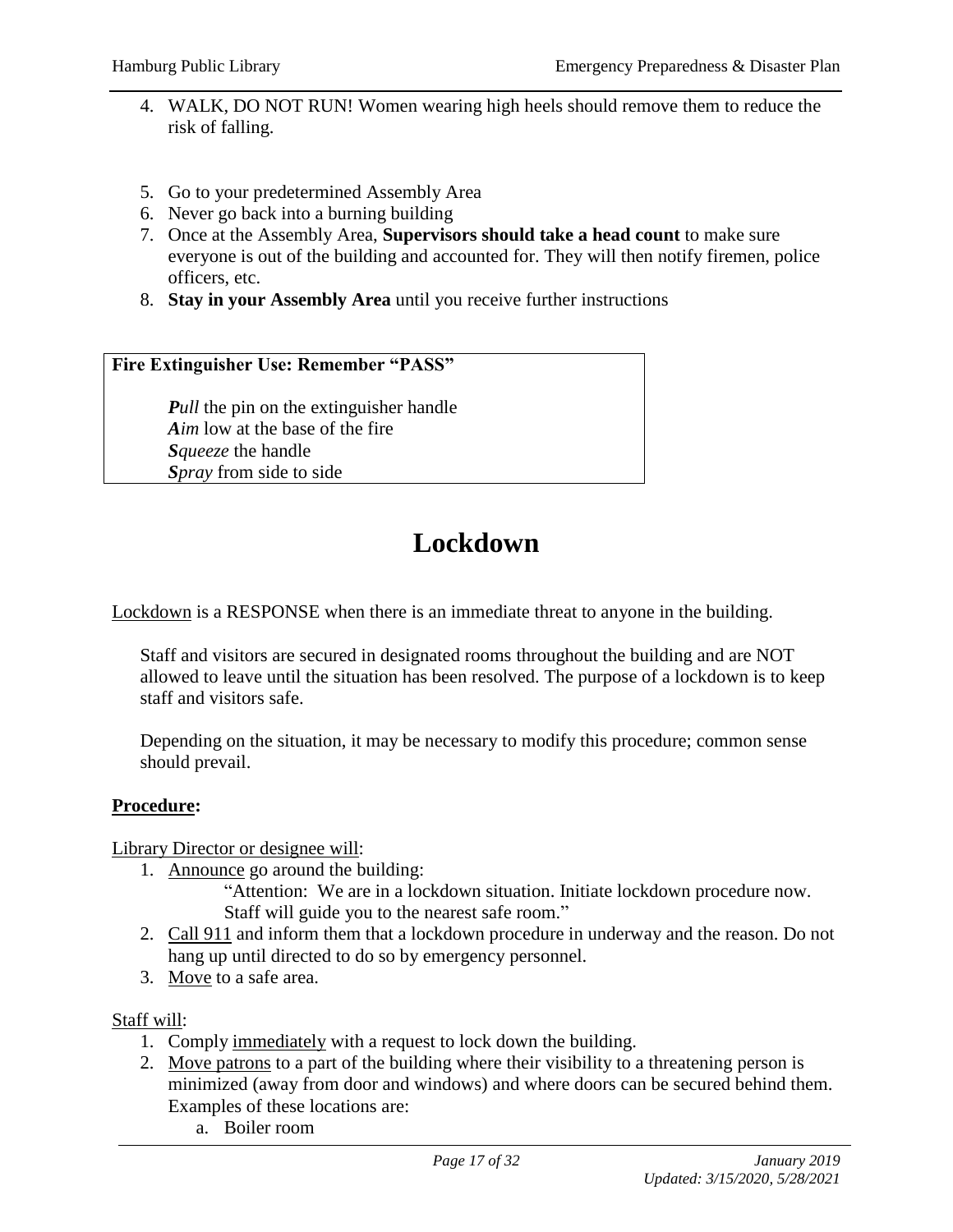#### b. Break room

- 3. Listen for danger.
	- a. No immediate violence:
		- i. Take a "quick peek" into the hallway; collect anyone from common areas.
	- b. Violence
		- i. Lock the room door immediately. Do not open the door for any reason.
		- ii. Turn all lights out (including monitors, projectors).
		- iii. Help everyone remain calm and caution them to remain COMPLETELY QUIET.
		- iv. If possible, do not let anyone leave the room.
- 4. Staff and patrons will remain in safe locations until emergency personnel or the Library Director tells them the situation has been resolved.

### **Lockout**

<span id="page-17-0"></span>Lockout refers to securing the building so that no one may enter. The purpose of a lockout is to keep staff and visitors safe.

Generally this means that there is a situation OUTSIDE the library building requiring the library to take extra security measures. Situations such as an explosion outside the building, a hazardous materials leak outside the building, or a violent situation near the library.

Staff and visitors are secured in designated rooms throughout the building and are NOT allowed to leave until the situation has been resolved.

Depending on the situation, it may be necessary to modify this procedure; common sense should prevail.

#### **Procedure:**

Library Director or designee will:

1. Announce around the building:

"Attention**:** We are in a lockout situation. Please stay in the building and wait for further instructions. Staff will guide you to the nearest safe room. Staff closest to Exit doors: please lock them."

- 2. Call 911 and inform them that a lockout procedure in underway and the reason. Do not hang up until directed to do so by emergency personnel.
- 3. Move to a safe area.

Staff will:

- 1. Comply immediately with the request to lockout the building.
- 2. Move patrons to a part of the building where their visibility to a threatening person is minimized (away from door and windows) and where doors can be secured behind them.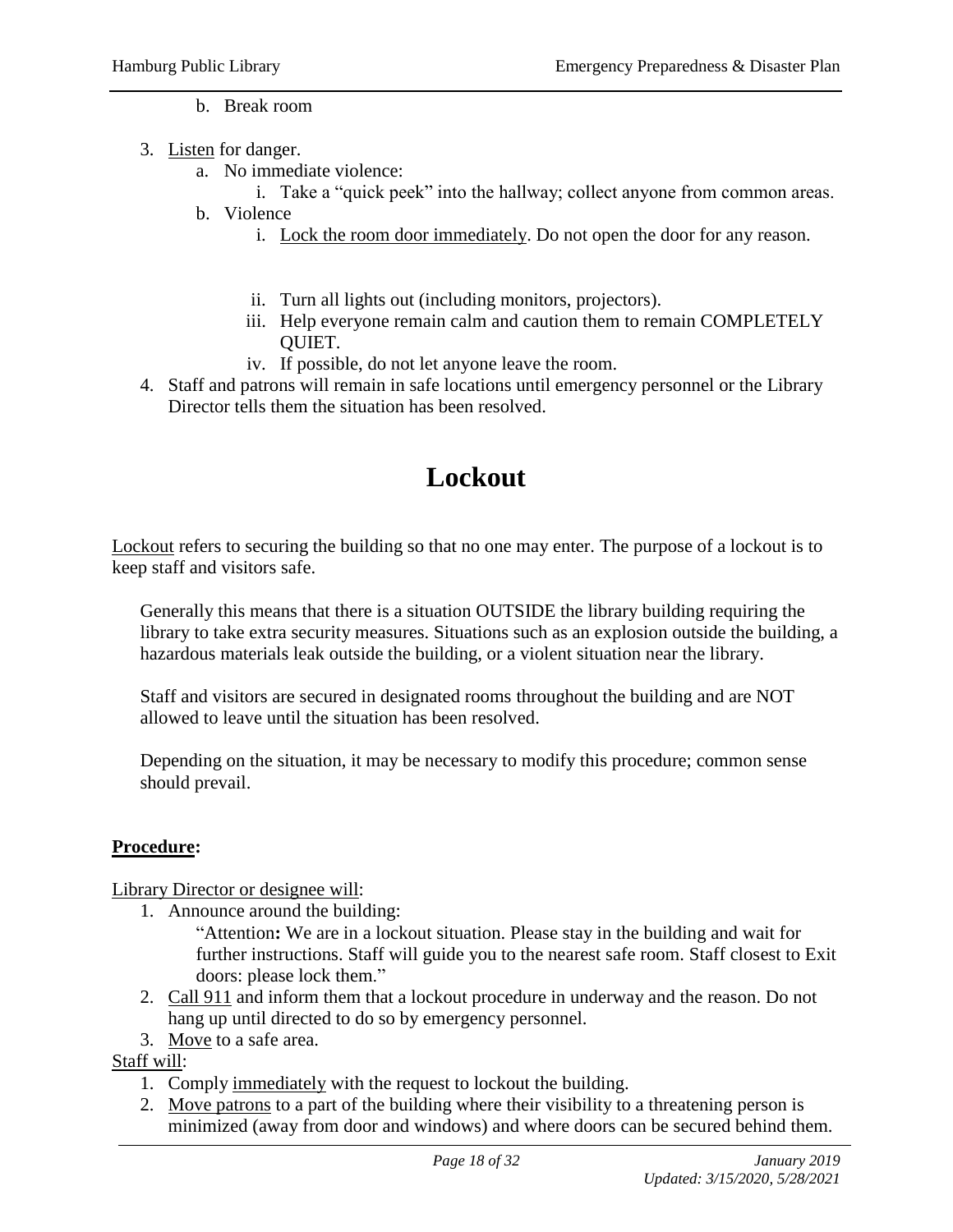- 3. Examples of these locations are:
	- a. Boiler room
	- b. Break room
- 4. Staff will pull down the window shades.
- 5. Staff and patrons will remain in safe locations until emergency personnel or the Library Director tells them the situation has been resolved.

### **Medical Emergency**

<span id="page-18-0"></span>Each library is equipped with first aid supplies in a first aid cabinet containing items such as bandages, gauze, cold packs, and antibiotic ointment.

**Hamburg:** The cabinet is mounted to the wall in the staff work area behind the circulation desk. **Lake Shore:** The cabinet is mounted to a wall in the staff work area.

In the event of a medical emergency:

- Provide any first aid assistance that you are capable of/qualified to provide
- Otherwise, do not attempt to treat the injured. This includes giving aspirin or other medication(s).
- Exception: CPR-certified staff will perform CPR when indicated, and must continue until emergency personnel arrive.
- $\blacksquare$  Call 911
	- o Provide the 911 dispatcher with any information that he/she requests.
	- o Follow the dispatcher's directions.
	- o Do not hang up until directed to do so by the dispatcher.

When in doubt about the nature and/or severity of a medical problem, staff should call 911 immediately.

Staff should clear the area around the injured person(s), keeping onlookers away, and maintaining a clear entrance to the building for emergency personnel.

If needed, or if advised by emergency personnel, staff will evacuate and/or close the library to the public until the medical emergency is resolved.

### **Natural/Weather-related Events**

#### <span id="page-18-1"></span>**Tornado**

The following are steps to be taken only when instructed to Shelter-in-Place:

- If instructed by Public Safety officials, you should immediately go indoors.
- Close and lock all doors and windows. Locking is preferred since it generally ensures that the door or window is shut tight.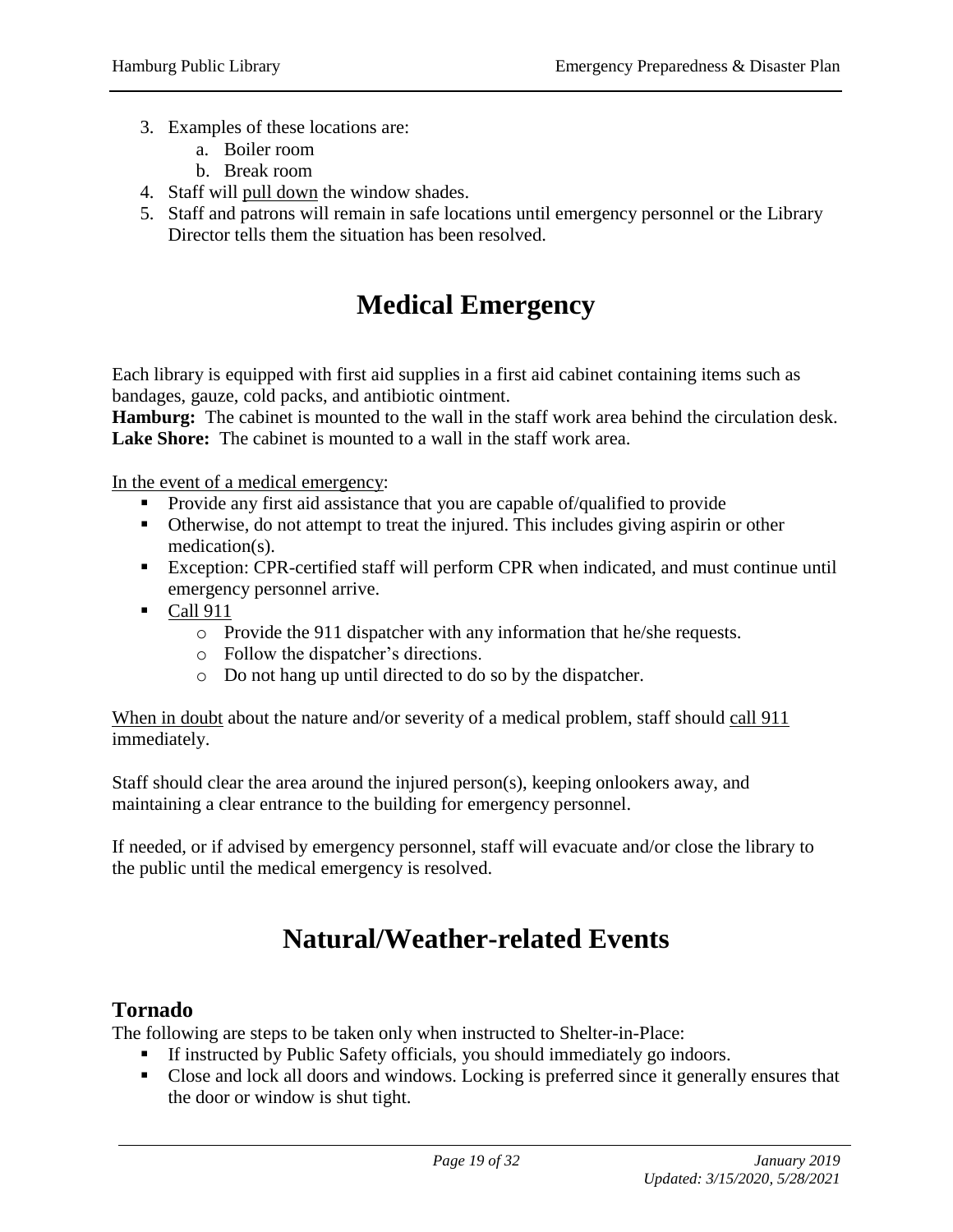- Close drapes, blinds and window shades.
- Go to a room in the center of your building with the fewest windows and doors.
- Stay away from windows, doors outside walls and corners, as they tend to attract debris
- Use your arms to protect your head and neck
- **Avoid elevators**
- It is ideal to have a hard-wired telephone in the room you select. Cellular telephone equipment may be overwhelmed during an emergency.
- Do not call your local fire or police departments (9-1-1) for information. Public Safety workers will need their lines open for emergency use. Call the Hamburg Emergency Management Office 24/7 at 648-5111.
- Continue to monitor your Emergency Alert Station (EAS) and other news media for official warnings, messages, and instructions.
- New York State EAS Stations are listed on Page 10.
- Stay inside until officials say otherwise.
- Be aware of the potential for flooding.
- If you are in your vehicle and are advised to Shelter-in-Place', and are very close to home, your office or a public building, go there immediately. If you are caught outside or in a vehicle and shelter is not available, lie flat in a nearby ditch or low-lying area away from the vehicle or crouch near a strong building.

### **Earthquake**

- **DROP! COVER! HOLD ON!** 
	- o Immediately drop to the ground or floor where you are.
	- o Take cover under the nearest desk or table.
	- o Hold on to something sturdy until shaking stops.
- After the earthquake, evacuate the building as described in the Evacuation procedures.
- Go to your Assembly Area
- Once at the Assembly Area, Supervisors shall take a head count to make sure everyone is out of the building and accounted for. They will then notify firemen, police officers, etc.
- Stay in your Assembly Area until you receive further instructions. Do not return to your building unless permission is given to do so by your Supervisor.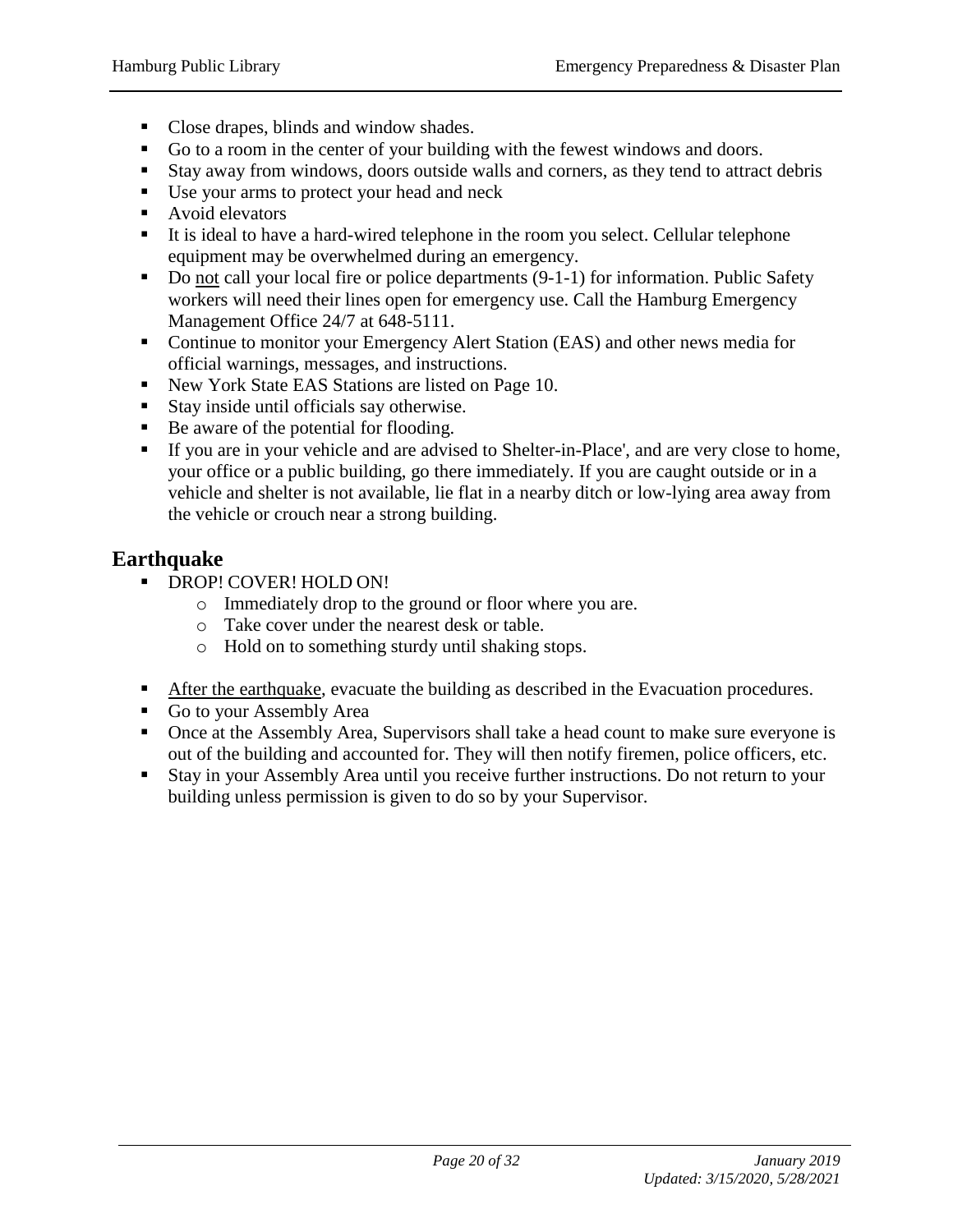# **Sabotage/Vandalism**

<span id="page-20-0"></span>Sabotage is the destruction of Library property (buildings, materials, books) or other treacherous action intended to obstruct, hinder, or defeat normal operations

Vandalism is the willful or malicious destruction or defacement of public or private property

If you observe will malicious actions or notice damage that you determine to be sabotage or vandalism:

- Report it immediately to your Supervisor or Library Director
- Complete the Library Accident/Incident Report within 24 hours
- Include as much information as possible
- If no Supervisor or Library authority is available, contact the police.
	- o **Hamburg:** Village Police at 649-4501
	- o **Lake Shore:** Town Police at 648-5111

### **Suspicious Package or Mail**

#### <span id="page-20-1"></span>**Signs of a suspicious package:**

- No return address Poor handwriting Excessive postage
	-
- Misspelled words Stains Incorrect titles
	-
- 
- 
- Strange odor Foreign postage Strange sounds
- 
- Restrictive notes Unexpected delivery

#### **For suspicious packages and letters:**

If you are unable to verify mail contents with the addressee or sender:

- Do not open it.
- Treat it as suspect.
- Isolate it—don't handle it.
- Ensure that all persons who have touched it wash their hands with soap and water
- Notify your supervisor immediately
- Call the police department by dialing 911.
- Call Postal Inspectors at 877-876-2455 if the item was received in the mail.

#### **What should you do if you receive a suspicious substance by mail?**

- Isolate the damaged or suspicious mail piece or package. Cordon off the immediate area.
- **Ensure that all persons who have touched the mail piece wash their hands with soap and** water.
- Notify your supervisor immediately
- Call the police department by dialing 911 if not already done.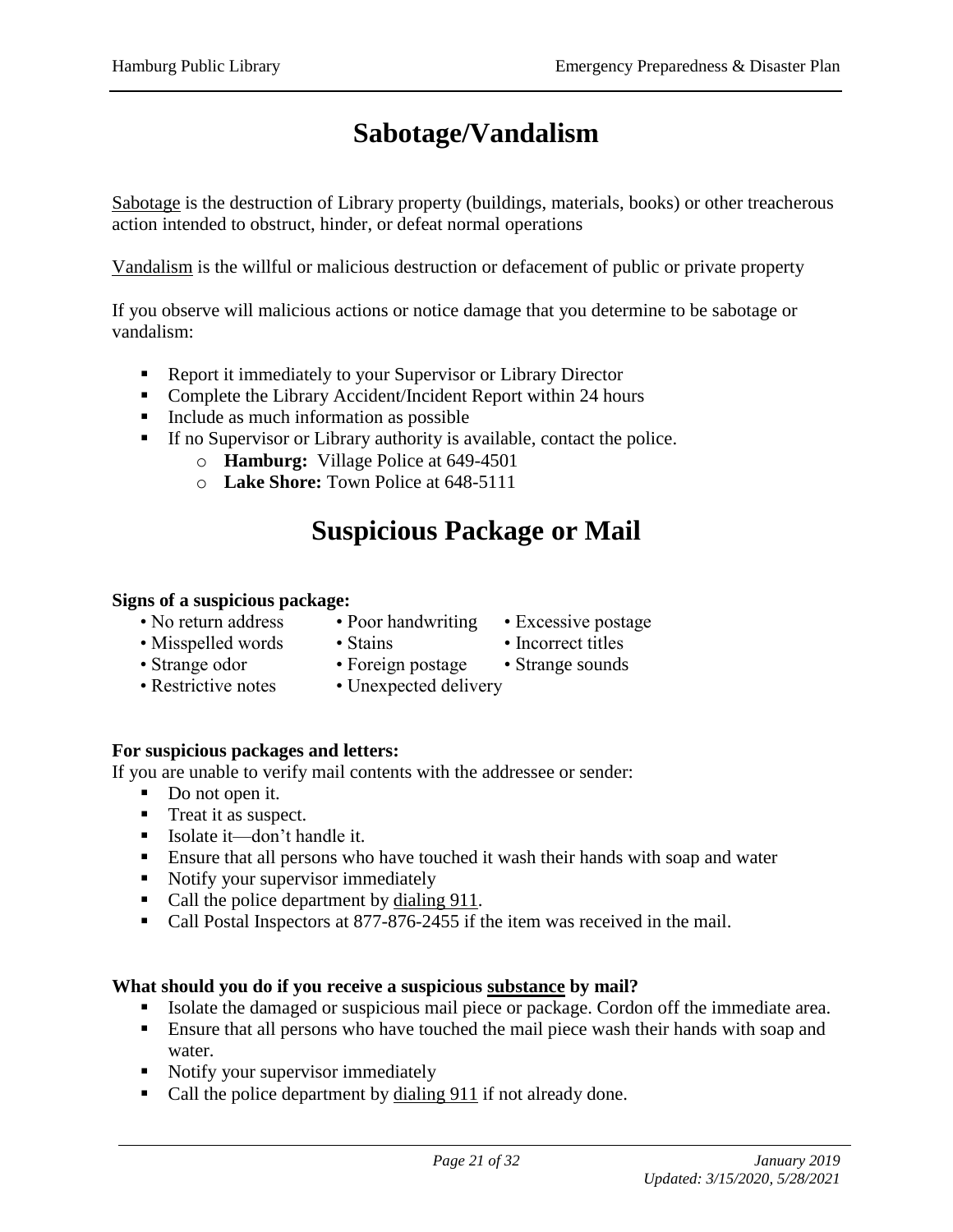- **List all persons who have touched the mail piece. Include contact information and have** this information available for the authorities. Provide the list to the U.S. Postal Inspection Service.
- Place all items worn when in contact with the suspected mail piece in plastic bags and have them available for law enforcement agents.
- Shower with soap and water as soon as practical.
- Call a Postal Inspector at 877-876-2455 or at the number provided by a Postal Inspector contact to report that you've received a letter or parcel in the mail that may contain harmful substances.

# **Unruly Patrons**

<span id="page-21-0"></span>Unruly patrons can be not only bad for the library, but they can also pose a danger to staff and other patrons. The following provides guidance for unruly patrons.

#### **Important**:

Under no circumstances should library staff engage patrons in a shouting match or become involved in a physical altercation. Defuse or walk away from a potentially violent situation and call the police.

Throughout the event, don't lose your cool; remain calm and keep your composure. Don't argue. Speak slowly and quietly no matter how loud or confrontational the patron becomes.

Don't take anything an angry patron says personally! It's never about you. Stay calm.

#### **What to do**

- 1. Inform another employee of the situation
- 2. Get the most senior person available to deal with the situation
- 3. Assess the situation and assess the person's degree of volatility. Call the police if you believe the person will "snap."
- 4. Try to diffuse the situation; if appropriate, empathize and apologize; ask them what the problem is or what they want
- 5. Give a polite warning; remind them they are in a Library where peace and quiet are necessary
- 6. If this does not work, ask them to leave. Be polite, but be firm. If the person(s) do not leave, walk away and contact the police.
- 7. If an unruly patron does not calm down, becomes abusive, or is getting/acting violent:
	- Turn the other cheek and back away. The best way to deal with a violent person is to get out of the situation as fast as possible without causing a big scene. Some people get violent when things aren't going the way they had planned.
	- Say as little as possible to avoid making the person angrier.
	- Do not try to apprehend this person yourself.
	- Call the police  $(911)$  then ensure the safety of other patrons and employees.
	- Complete a Library Accident/Incident Report within 24 hours.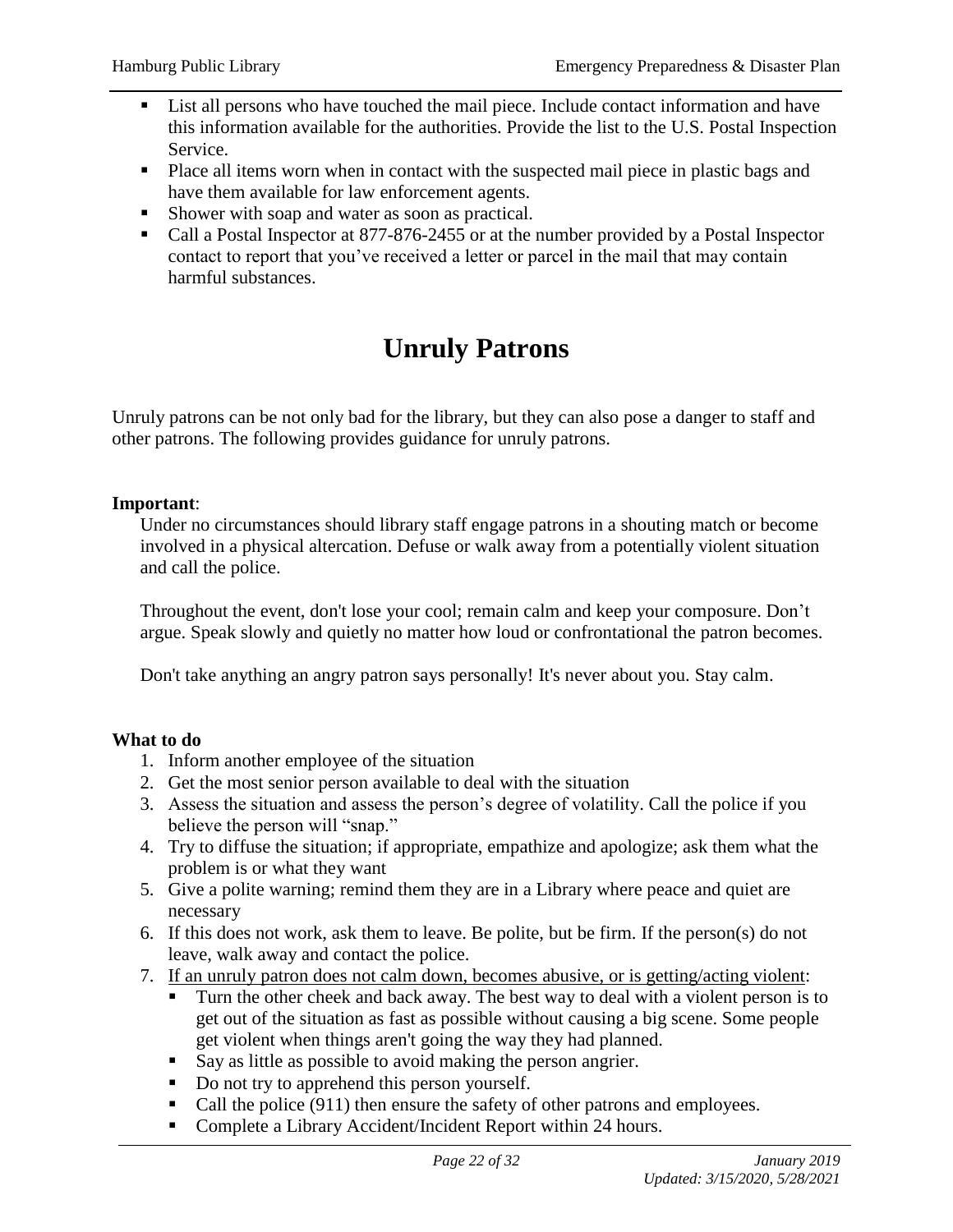# **Workplace Violence; Active Shooter**

#### <span id="page-22-0"></span>**Workplace Violence**

- Avoid or discretely remove yourself from the area where the confrontation is occurring.
- Call 911 when it is safe to do so.
- Panic button There is an alarm button at the main desk and director's office. When pushed, 911 (police) is automatically dialed.
- Report the incident to the Library Director or Supervisor.
- After the threat has passed, let your supervisor know that you are OK.

#### **Active Shooter**

Profile: An active shooter is an individual actively engaged in killing or attempting to kill people in a confined and populated area, typically through the use of firearms.

Characteristics of an active shooter situation:

- Victims are selected at random
- $\blacksquare$  The event is unpredictable and evolves quickly
- Law enforcement is usually required to end an active shooter situation

Coping with an active shooter situation:

- Be aware of your environment and any possible dangers
- Take note of the two nearest exits in any facility you visit
- If you are in an office, stay there and secure the door
- Attempt to take the active shooter down as a last resort

In the event of an active shooter situation, one of the following actions is recommended:

- 1. EVACUATE (RUN)
	- a. Have an escape route and plan in mind
	- b. Leave your belongings behind
	- c. Keep your hands visible

#### 2. HIDE OUT (HIDE)

- a. Hide in an area out of the shooter's view
- b. Block entry to your hiding place and lock the doors
- c. Silence your cell phone
- 3. TAKE ACTION (FIGHT)
	- a. As a last resort and only when your life is in imminent danger
	- b. Attempt to incapacitate the shooter
	- c. Act with physical aggression and throw items at the shooter

Call 911 when it is safe to do so. After the threat has passed, let your supervisor know that you are OK.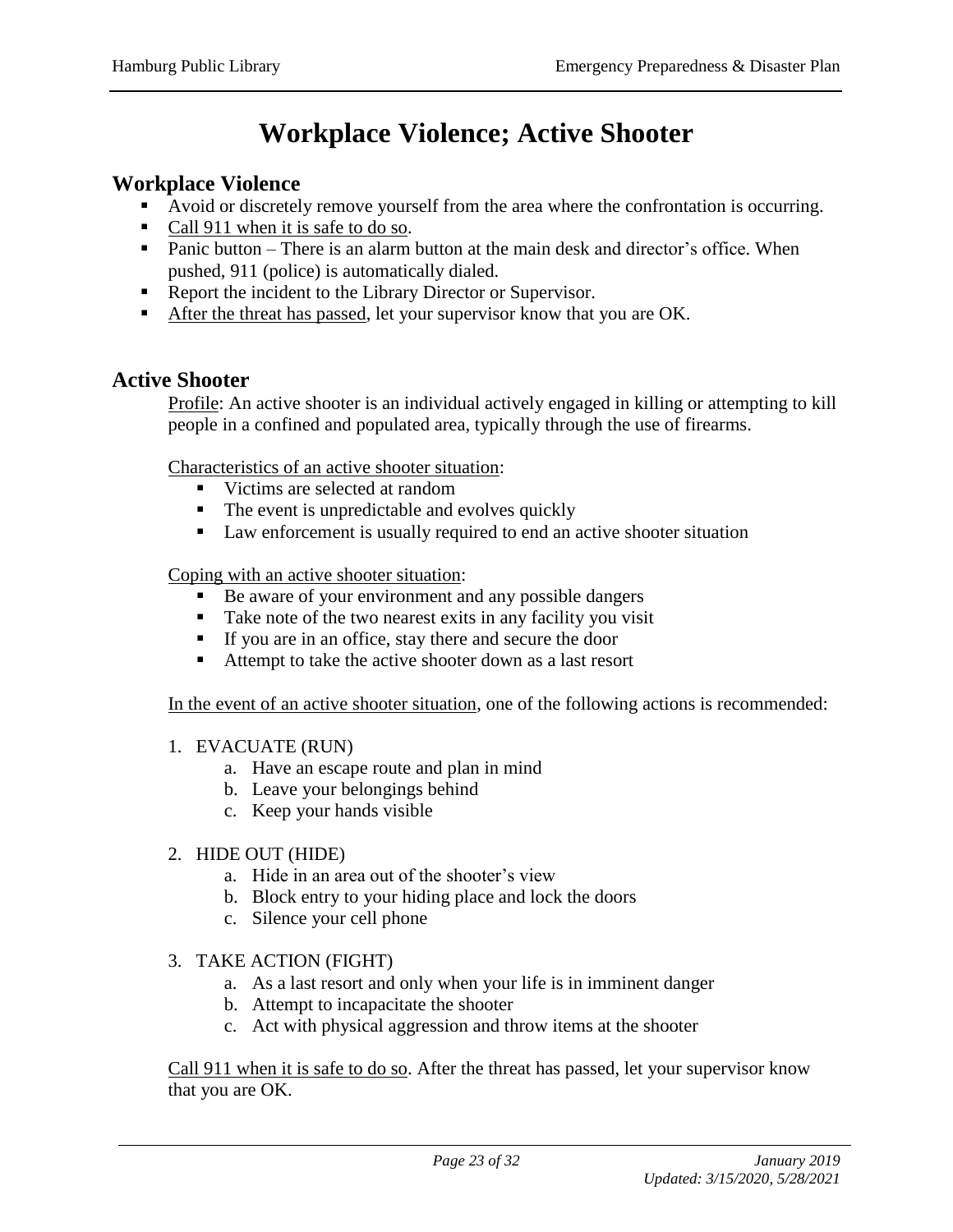# **Workplace Violence; Active Shooter (continued)**

How to respond when law enforcement arrives:

- Remain calm and follow instructions
- Put down any items in your hands (i.e., bags, jackets)
- Raise hands and spread fingers
- Keep hands visible at all times
- Avoid quick movements toward officers such as holding on to them for safety
- Avoid pointing, screaming or yelling
- Do not stop to ask officers for help or direction when evacuating

Information you should provide to law enforcement or the 911 Operator:

- **Location of the active shooter**
- Number of shooters
- **Physical description of shooters**
- Number and type of weapons held by shooters
- Number of potential victims at the location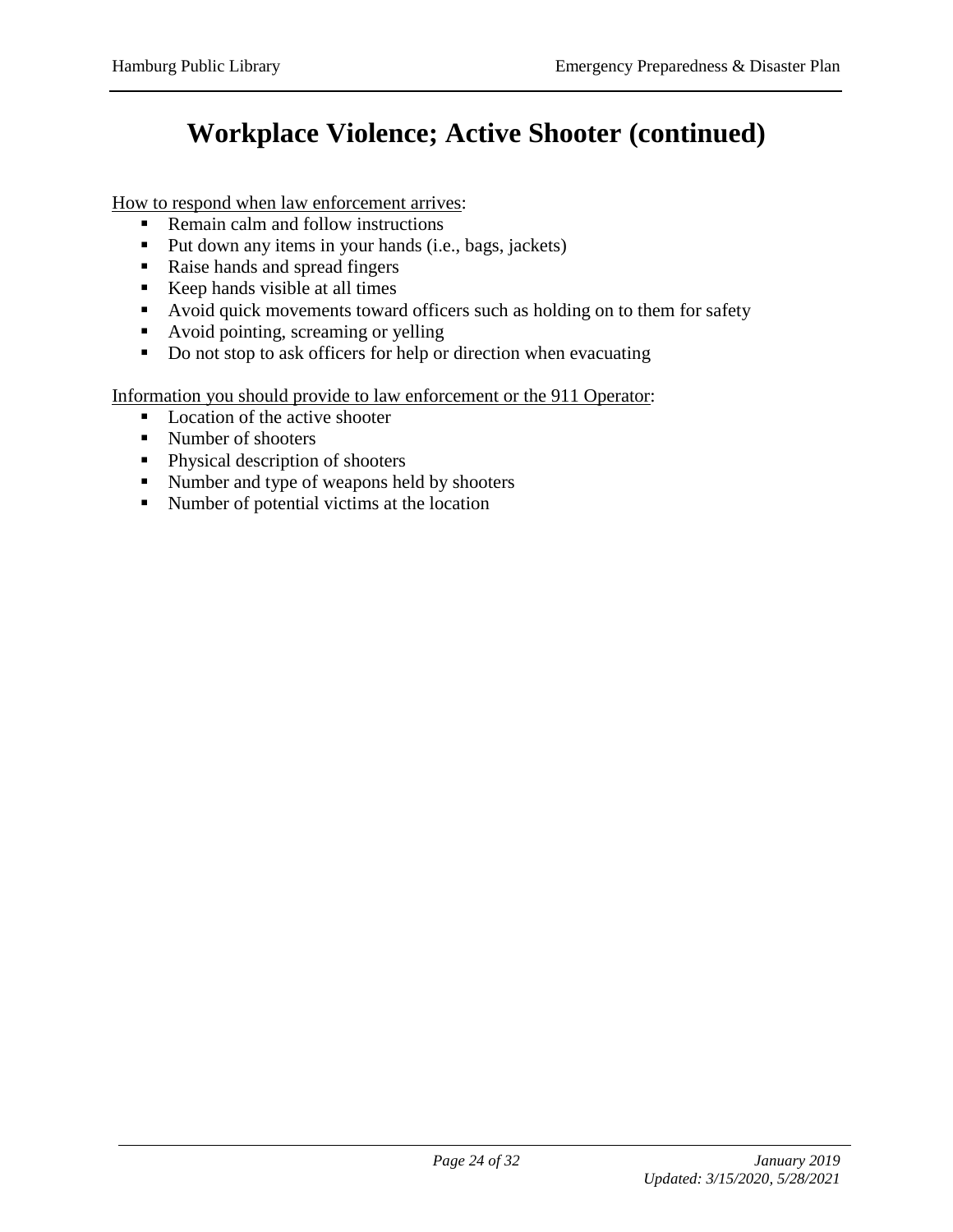# **Part II: Disaster Planning**

### **DISASTER PREVENTION**

Natural disasters including floods, tornadoes, and earthquakes cannot be prevented; however, the severity of their effects can be minimized by preparing ahead of time. Human-engineered disasters including fire due to faulty electrical wiring or unattended equipment, or water damage resulting from broken pipes, and damaged roofs can often be prevented altogether. Routine inspections of a facility can reveal conditions that invite disaster.

Basic measures including unplugging equipment when not in use, cleaning, and ensuring that work areas are clutter-free, help to prevent disasters.

### **DISASTER PLAN**

Despite the best efforts to prevent a disaster, they happen.

Contact information for supplies and equipment necessary for library disaster recovery are provided in this document. The Town of Hamburg, the owner of both the Hamburg and Lake Shore libraries, will have a copy in PDF of this *Plan*. A copy will be available in a binder at both locations for staff located in their respective work areas. An additional paper copy is provided to the President of the Hamburg Public Library Board; the Director and Treasurer maintain a copy offsite.

### **SAFETY CONSIDERATIONS**

Safety is the primary consideration in any disaster. Escape routes and evacuation procedures as stated on pages 15-17), will be clear to all staff members and visitors. If the building is unoccupied, it cannot be entered until it has been declared safe by a public official such as the building inspector or fire department.

In the best situation, outside sources of supplies and services can be contacted; however, if the disaster is widespread, they may be unavailable, which is why having some recovery materials onsite can be helpful. To avoid health risks in situations where one might be allowed in the building, it is suggested that persons wear plastic or rubber gloves during cleanup. If there is mold protective gear—surgical mask or respirator, goggles, and coveralls—is advised. When working in the aftermath of area floods, tetanus shots may also be recommended.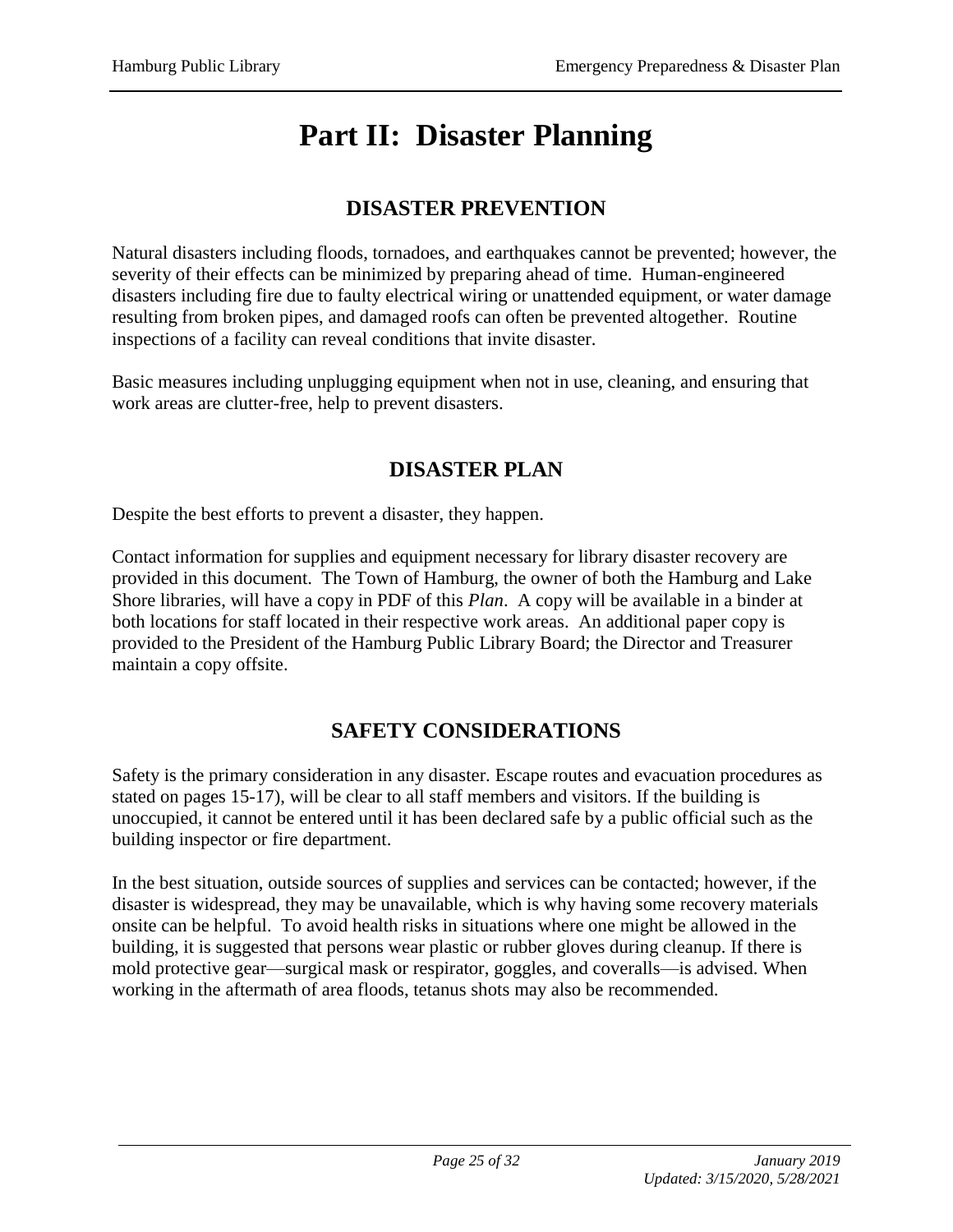### **DISASTER RECOVERY**

Many disasters result in water-damage; mold can develop within two or three days. The following steps are recommended for an effective recovery operation:

#### **Step 1. Assess the damage.**

How much damage has occurred?

What kind of damage is it? According to the Heritage Emergency National Task Force [\(https://culturalrescue.si.edu/hentf/\)](https://culturalrescue.si.edu/hentf/), a coalition of 41 national organizations and federal agencies, even if books and other materials are completely soaked, they can probably still be saved if they are not contaminated with sewage or chemicals. Is the damage confined to one area or is the entire building damaged? How much of the office has been affected? What types of materials have been damaged? Are the damaged items easily replaced or are they irreplaceable? Can they be salvaged by an in-house effort or will outside help be needed? Document the damage by a written description and by photographs. Contacts should be made at this time with the sources of supplies and services.

#### **Step 2. Stabilize the environment.**

The environment must be stabilized to prevent the growth of mold. Ideal conditions for a recovery operation are 65 degrees and 50% humidity.

Work with the Buildings & Grounds Department to have on hand:

1. Portable generators, in case a power failure occurs.

2. Pumps, to remove large quantities of standing water. Exercise caution as standing water can conceal hazards.

3. Fans, for air circulation, particularly in the damaged area. Fans should preferably expel the humid air from the site. The Heritage Emergency National Task Force recommends gentle airdrying, indoors, if possible. They discourage the use of hair dryers, irons, ovens, and prolonged exposure to sunlight.

4. Thermometers, P.E.M. units to measure the temperature and humidity.

5. Dehumidifiers to help lower the humidity (need to watch temperature increases—monitor temperature and humidity constantly). As mentioned, mold can form within two days.

6. Remove damaged items; stabilize the environment and thoroughly cleanse the area. Scrub with soap and a fungicide floors, ceilings, and all furniture and equipment. Mold develops rapidly under carpeting and its padding. Only professionals should remove smoke odor or fog with fungicides or insecticides.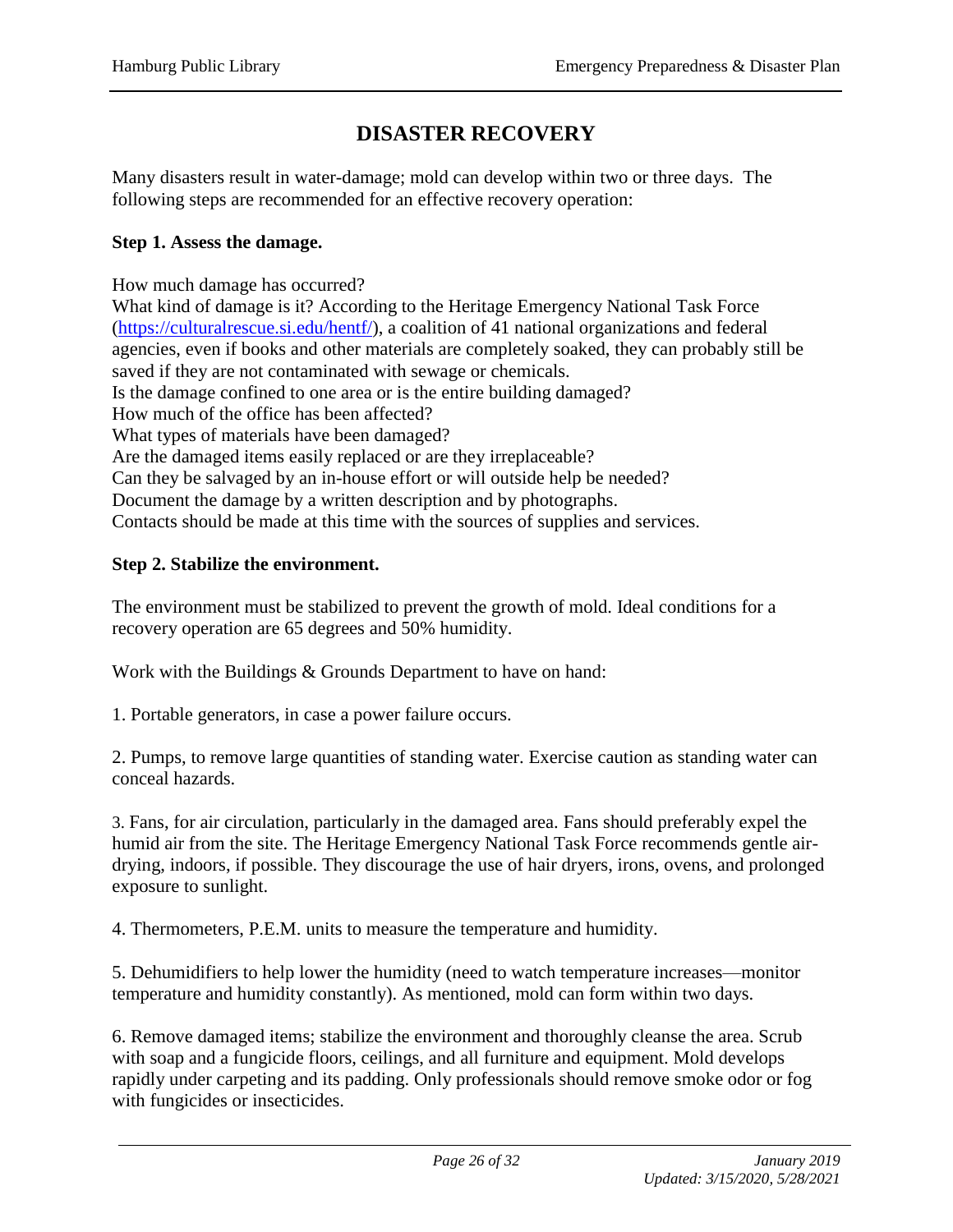Also from the Heritage Emergency National Task Force:

7. "Separate damp materials: remove the contents from drawers; take photographs out of damp albums; remove paintings and prints from frames; place white paper towels between the pages of wet books."

8. "Clean gently. Loosen dirt and debris on fragile objects gently with soft brushes and cloths. Avoid rubbing, which can grind in dirt."

9. "Salvage photos. Clean photographs by rinsing them carefully in clean water. Air-dry photos on a plastic screen or paper towel, or by hanging them by the corner with plastic clothespins. Do not let the image come into contact with other surfaces as it dries."

10. "Damp objects and items that cannot be dealt with immediately should be put in open, unsealed boxes or bags. Photos, papers, books, and textiles should be frozen if you can't get them dry within 48 hours."

### **SALVAGE PRIORITIES**

Priorities should be based on criteria such as the following:

 Can the item be replaced? At what cost? Would the cost of the item be more or less than restoration? How important is the item? Is it unique?

According to Illinois State University, 95% of all disaster damage result from water. The first decision to be made will be whether to air dry or freeze materials. Their directions for handling water-damaged as well as for fire-damaged books and non-print materials are located at <http://cool.conservation-us.org/bytopic/disasters/plans/isudis.html> .

### **UNSALVAGABLE MATERIALS**

Materials soaked, burned, contaminated, or otherwise damaged beyond repair must be removed. In the case of books, it will be necessary to note title pages or other available identifying matter in order to search for availability, replacement or withdrawal (including removal from OCLC in the case of cataloged items).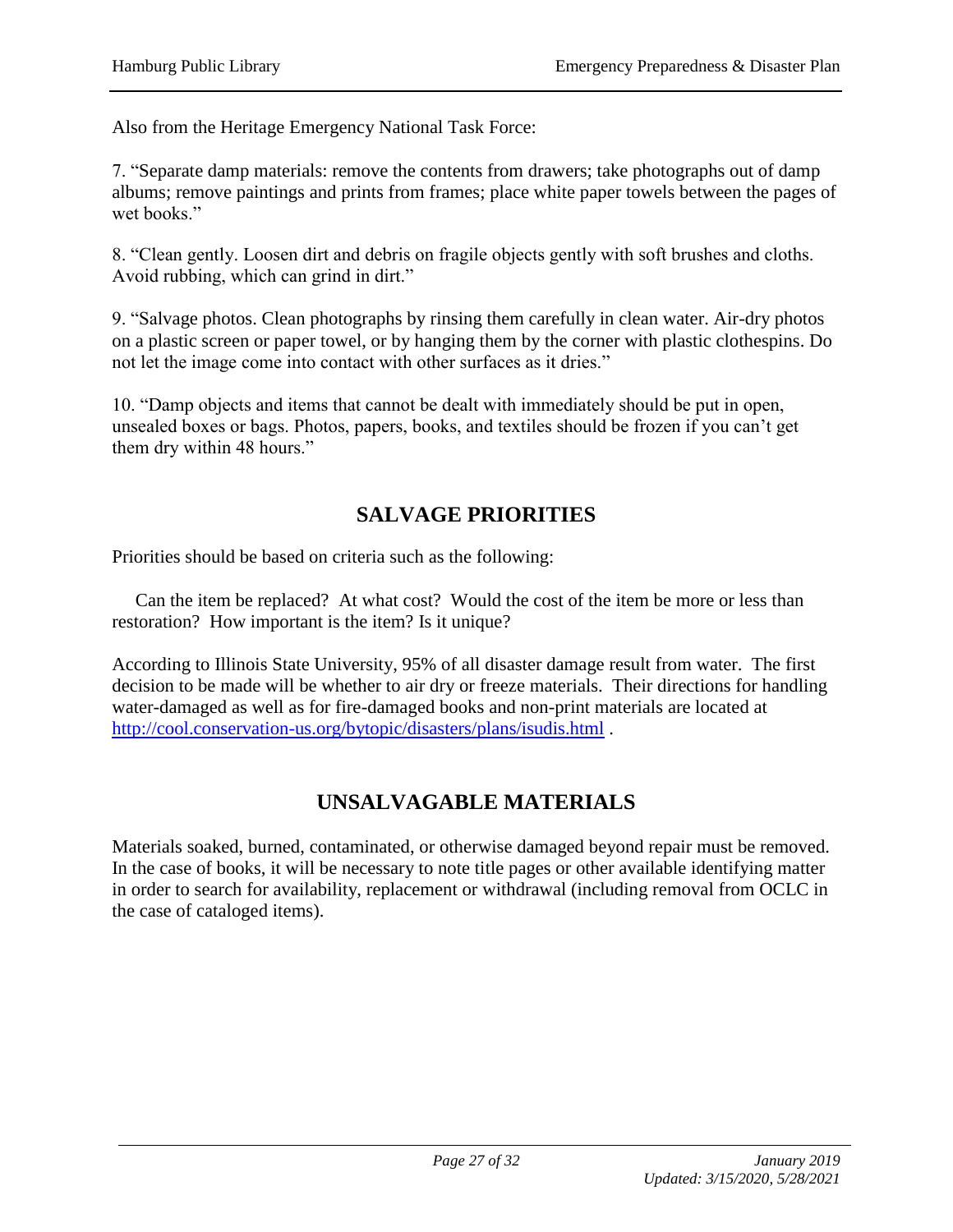### **APPENDIX A**

### **EMERGENCY EQUIPMENT & SUPPLIES TO HAVE ON HAND**

Batteries (flashlight) Boxes (flat) **Bricks** Brooms – Boiler Room Buckets – Boiler Room Chemical sponges Crates – Boiler Room Dehumidifiers (borrow from B & G) Drying racks – Boiler Room Drying space – Boiler Room Extension cords Fans (borrow from LSH) First aid supplies – in First Aid cabinets located in staff work area Flashlights Generators, portable (borrow from B & G) Masks Mops – in Boiler Room Paper towels – in Boiler Room Plastic sheeting Plastic trash bags Rubber gloves Sponges Thermometers

*Bigger items are kept in the boiler room at both locations.* 

#### **Supplies stored in storage bins**

Hamburg – In work area behind circulation desk on floor below cash register. (This bin will be locked) Lake Shore – On top of safe in workroom.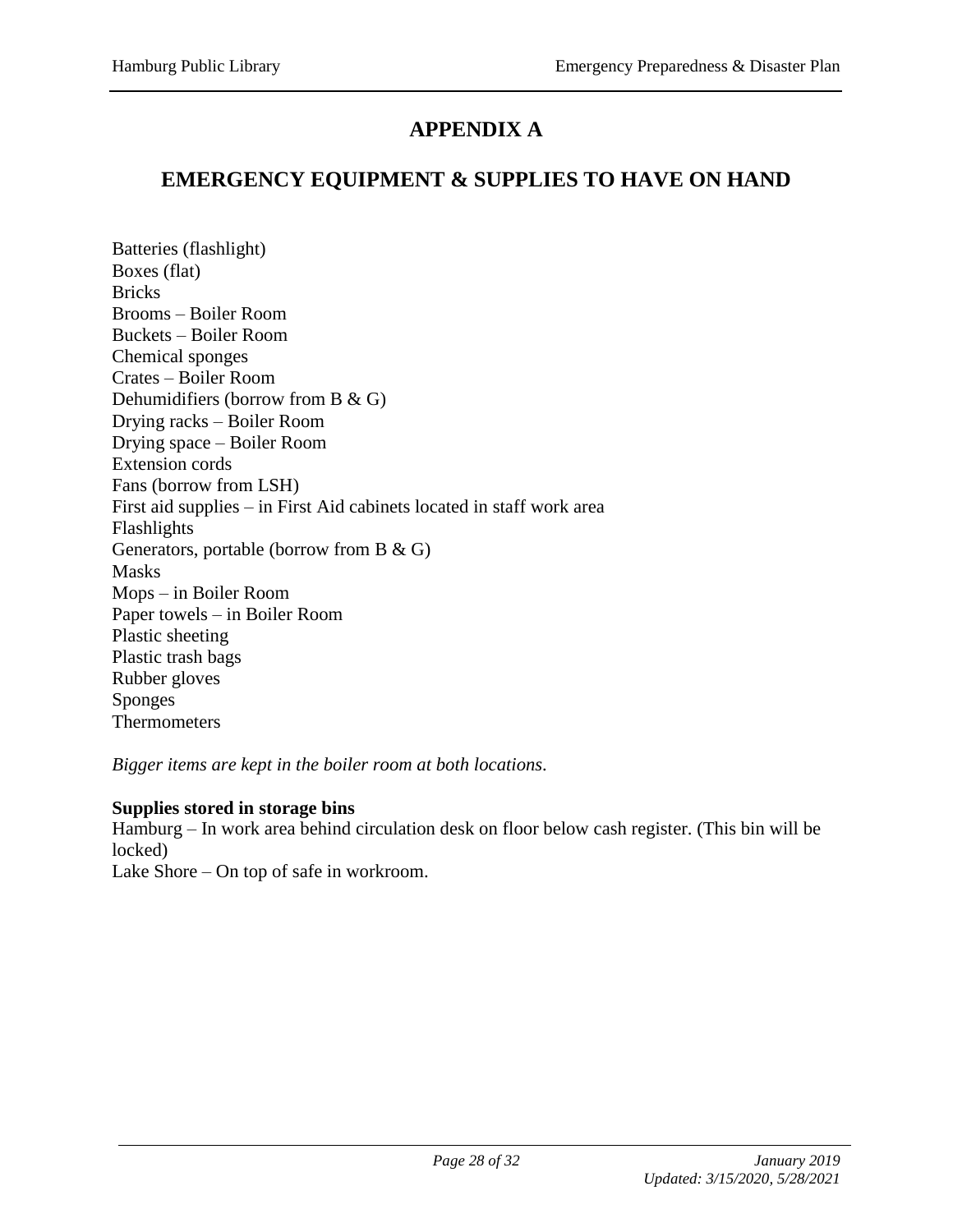### **APPENDIX B**

### **EXTERNAL SUPPLIERS & SERVICES**

Reputable companies experienced in salvaging buildings and collections (e.g., drying and cleaning buildings, wet books, documents, computer data, microfilm, and audio/video)for cultural institutions:

#### **American Freeze Dry**

 1722 Hurffville Rd Five Points Business Center Deptford, NJ 08096 866-939-8160 Emergency: 609-458-0510

#### **Cleaning and Recovery**

 Servpro of the Southtowns 97 Evans St. Hamburg, NY 14075 646-6684

[https://www.werecoverdata.com/lp/google.aspx?utm\\_source=Adwords&utm\\_medium=CPC-](https://www.werecoverdata.com/lp/google.aspx?utm_source=Adwords&utm_medium=CPC-Search&gclid=Cj0KCQjwpLfzBRCRARIsAHuj6qW4Fr7TIFhrv-s454qAOIM2RAh_3lT7ApvzT74_7ifpmLZzR6FRgF8aApe-EALw_wcB)[Search&gclid=Cj0KCQjwpLfzBRCRARIsAHuj6qW4Fr7TIFhrv](https://www.werecoverdata.com/lp/google.aspx?utm_source=Adwords&utm_medium=CPC-Search&gclid=Cj0KCQjwpLfzBRCRARIsAHuj6qW4Fr7TIFhrv-s454qAOIM2RAh_3lT7ApvzT74_7ifpmLZzR6FRgF8aApe-EALw_wcB)[s454qAOIM2RAh\\_3lT7ApvzT74\\_7ifpmLZzR6FRgF8aApe-EALw\\_wcB](https://www.werecoverdata.com/lp/google.aspx?utm_source=Adwords&utm_medium=CPC-Search&gclid=Cj0KCQjwpLfzBRCRARIsAHuj6qW4Fr7TIFhrv-s454qAOIM2RAh_3lT7ApvzT74_7ifpmLZzR6FRgF8aApe-EALw_wcB)

#### **Document Reprocessors**

 26 Powell Ln Penn Yan, NY 14527 Hotline: 585-453-2077 24-Hour: 800-437-9464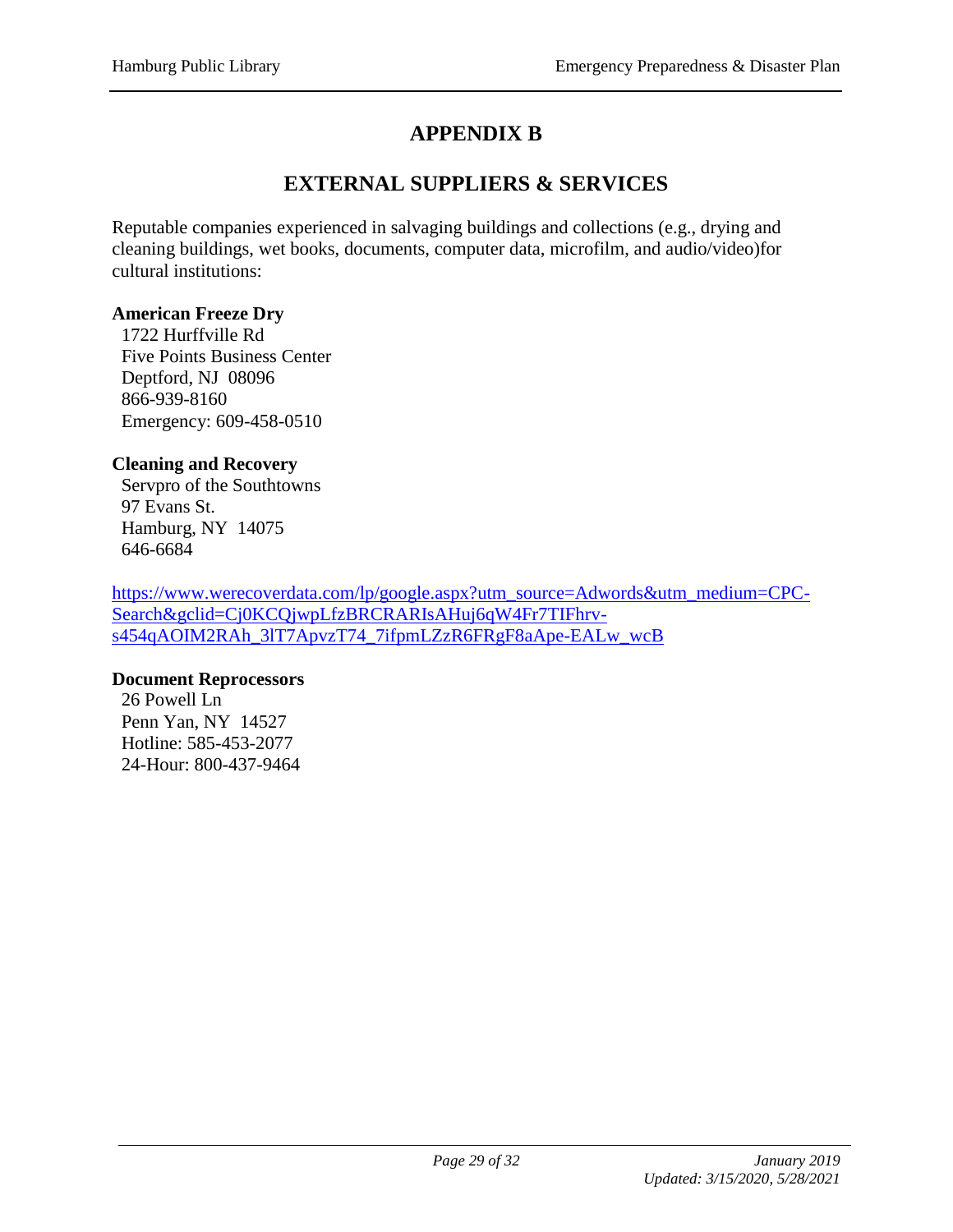### **APPENDIX C**

#### **Resources**

**New York State Library, Library Development** *Disaster Planning* <http://www.nysl.nysed.gov/libdev/12storms.htm>

**Smithsonian Cultural Rescue Initiative,** *Response and Recovery Resources* <https://culturalrescue.si.edu/hentf/resources/response-and-recovery-resources/>

**American Red Cross.**  201 West Clinton Street Ithaca, NY 14850-5499 (607) 273-1900

**Illinois State University, Normal, IL.** Is a very comprehensive plan with good, technical information. http://cool.conservation-us.org/bytopic/disasters/plans/isudis.html

New York State Library. **www.nysl.nysed.gov/libdev**. Includes advice and a listing of helpful resources.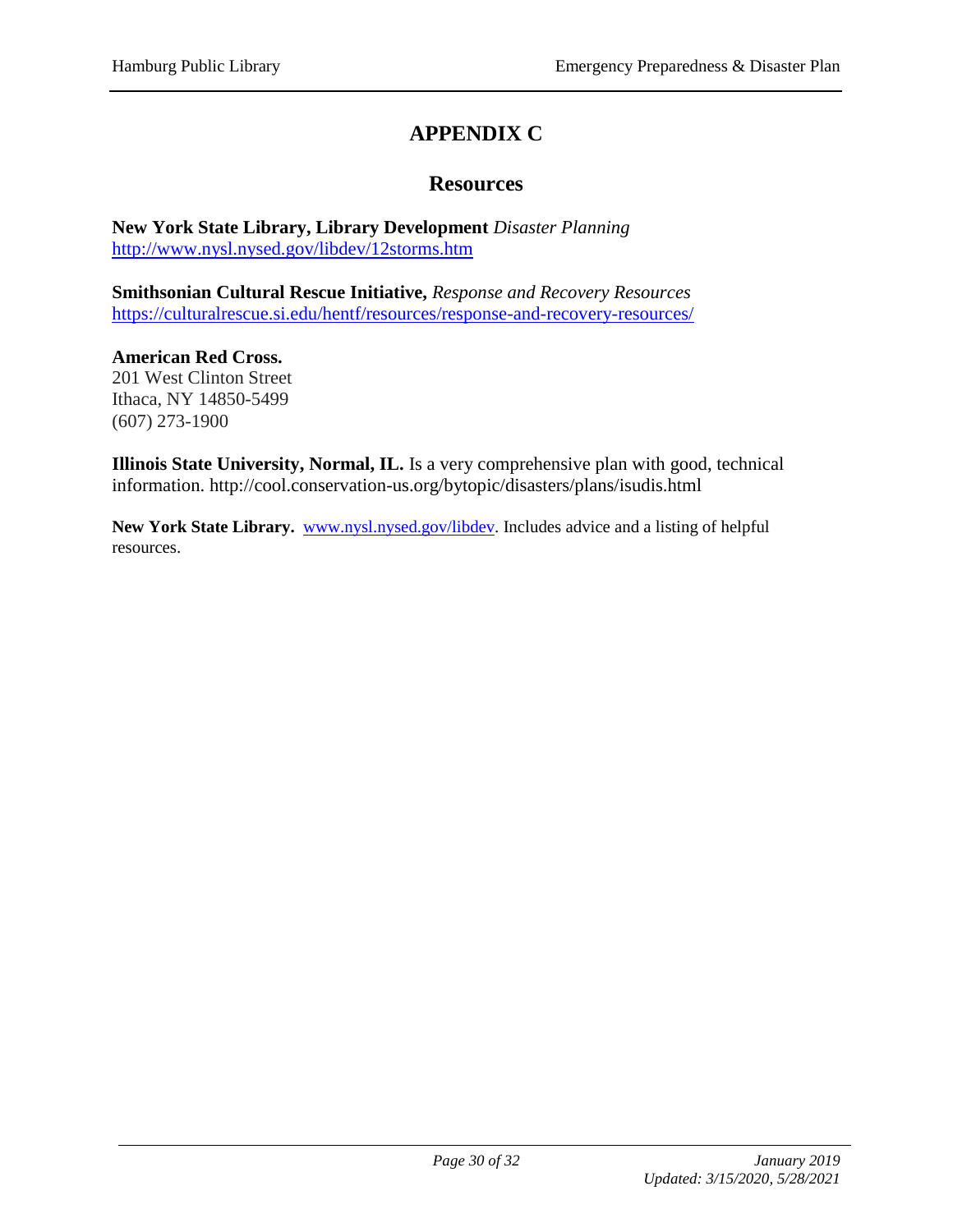### **Sources of Information; Additional Resources**

#### **ORGANIZATIONS**

The Federal Emergency Management Agency (FEMA) is the federal agency responsible for disaster mitigation, preparedness, response, and recovery training. <https://www.fema.gov/>

FEMA also supplies much information about what families and communities can do to be ready for an emergency. [www.ready.gov.](http://www.ready.gov/)

The Department of Homeland Security (DHS) mission is to secure the nation from the many threats we face, ranging from aviation and border security to emergency response, from cyber security analysis to chemical facility inspections. <http://www.dhs.gov/>

The Department of Homeland Security aims to enhance preparedness through a "whole community" approach by providing training and resources to a broad range of stakeholders on issues such as active shooter awareness, incident response, and workplace violence. <http://www.dhs.gov/active-shooter-preparedness>

The Department of Education provides information that can help school leaders plan for any emergency, including natural disasters, violent incidents, and terrorist acts. Much of this information can be applied to libraries.

<https://www2.ed.gov/admins/lead/safety/emergencyplan/pandemic/more.html>

The Federal Bureau of Investigation (FBI) investigates cases related to weapons of mass destruction and terrorist attacks. The site also contains emergency planning information. [http://www.fbi.gov](http://www.fbi.gov/)

The Occupational Safety and Health Administration (OSHA) is the federal agency charged with the enforcement of safety and health legislation. The site also contains emergency planning and response information.

[http://www.osha.gov](http://www.osha.gov/)

The U.S. Postal Inspection Service can provide information about establishing secure mail practices and protecting your business. <http://postalinspectors.uspis.gov/>

The National Fire Protection Association (NFPA) is a clearinghouse for information on fire protection and prevention as well as NFPA standards. NFPA also provides much emergency preparedness and response information. <http://www.nfpa.org/>

The Center for Disease Control and Prevention (CDC) is a U.S. Public Health Service agency that monitors and works to prevent disease outbreaks. The site also contains emergency planning and response information, including Risk and Crisis Communications information.